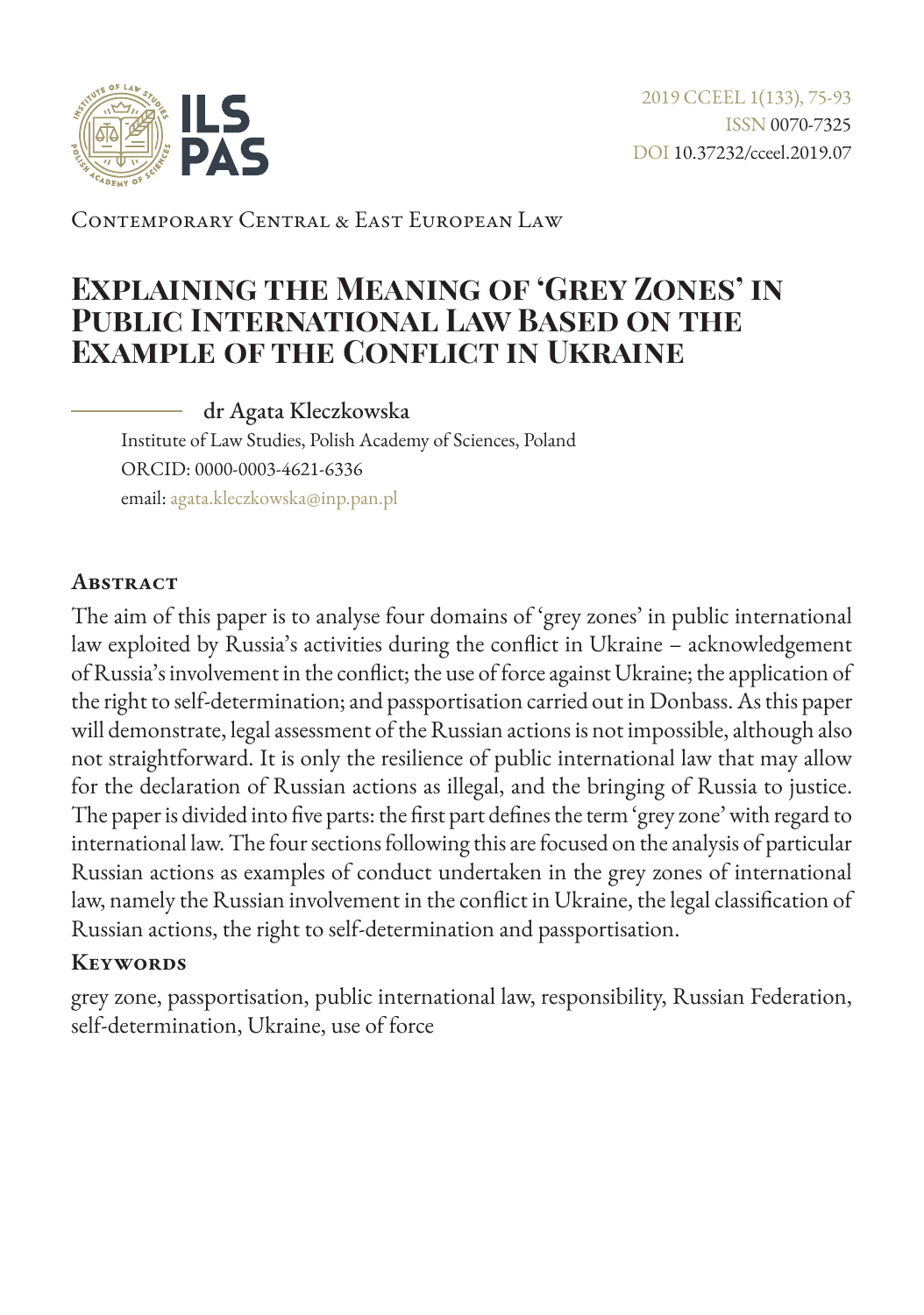# **Introduction**

In May 2019, the White Paper titled 'Russian Strategic Intentions' was published under the auspices of the US Department of Defense Strategic Multilayer Assessment program. The authors of the report wrote *inter alia*, that

*Russian strategists are adept in selecting gray zone tools optimized to their target.* […] *Russia has a propensity to act in the gray zone between peace and war, where they can deny involvement and quite often get away with actions that violate international norms, if not international law*. 1

This propensity is especially visible in the example of Russian involvement in the conflict in Ukraine – the submission of facts and interpretation of international law presented by Russia are an attempt to mislead the international community as to the legality of Russian conduct, and complicate the imposition of international responsibility upon Russia.

The aim of this paper is to analyse four domains of 'grey zones' in public international law exploited by Russia's activities during the conflict in Ukraine – acknowledgement of Russia's involvement in the conflict; the use of force against Ukraine; the application of the right to self-determination; and passportisation carried out in Donbass.2 As this paper will demonstrate, legal assessment of the Russian actions is not impossible, although also not straightforward. It is only the resilience of public international law that may allow for the declaration of Russian actions as illegal, and the bringing of Russia to justice.

The paper is divided into five parts: the first part defines the term 'grey zone' with regard to international law. The four sections following this are focused on the analysis of particular Russian actions as examples of conduct undertaken in the grey zone of international law, namely the Russian involvement in the conflict in Ukraine, the legal classification of Russian actions, the right to self-determination and passportisation.

# **1. The term 'grey zone'**

The term 'grey zone' has become more and more popular in recent years, although it is not a new invention.3 In general, one may conclude that it refers to any situation wherein States deliberately attempt to impede the legal assessment of their actions, referring to legal rules which are subject to divergent interpretations or using lacunae in international law; as a result, the rest of the international community may face difficulties in imposing

<sup>1</sup> 'Russian Strategic Intentions. A Strategic Multilayer Assessment (SMA) White Paper' (Politico, May 2019) 21, 30 [<https://www.politico.com/f/?id=0000016b-a5a1-d241-adff-fdf908e00001](https://www.politico.com/f/?id=0000016b-a5a1-d241-adff-fdf908e00001)> accessed 22 Feb 2020.

<sup>2</sup> The term Donbass refers to southeastern region of Ukraine, mostly the Donetsk and Luhansk oblasts..

<sup>3</sup> See e.g. W Curtis, 'Maneuvering in the Gray Zone: The Gap Between Traditional Peacekeeping and War Fighting, Peacemaking, Peace-Enforcement, and Post-Conflict Peace-Building' in FL Mokhtari (ed), *Peacemaking, Peacekeeping, and Coalition Warfare: The Future Role of the United Nations* (National Defense University 2014) 175.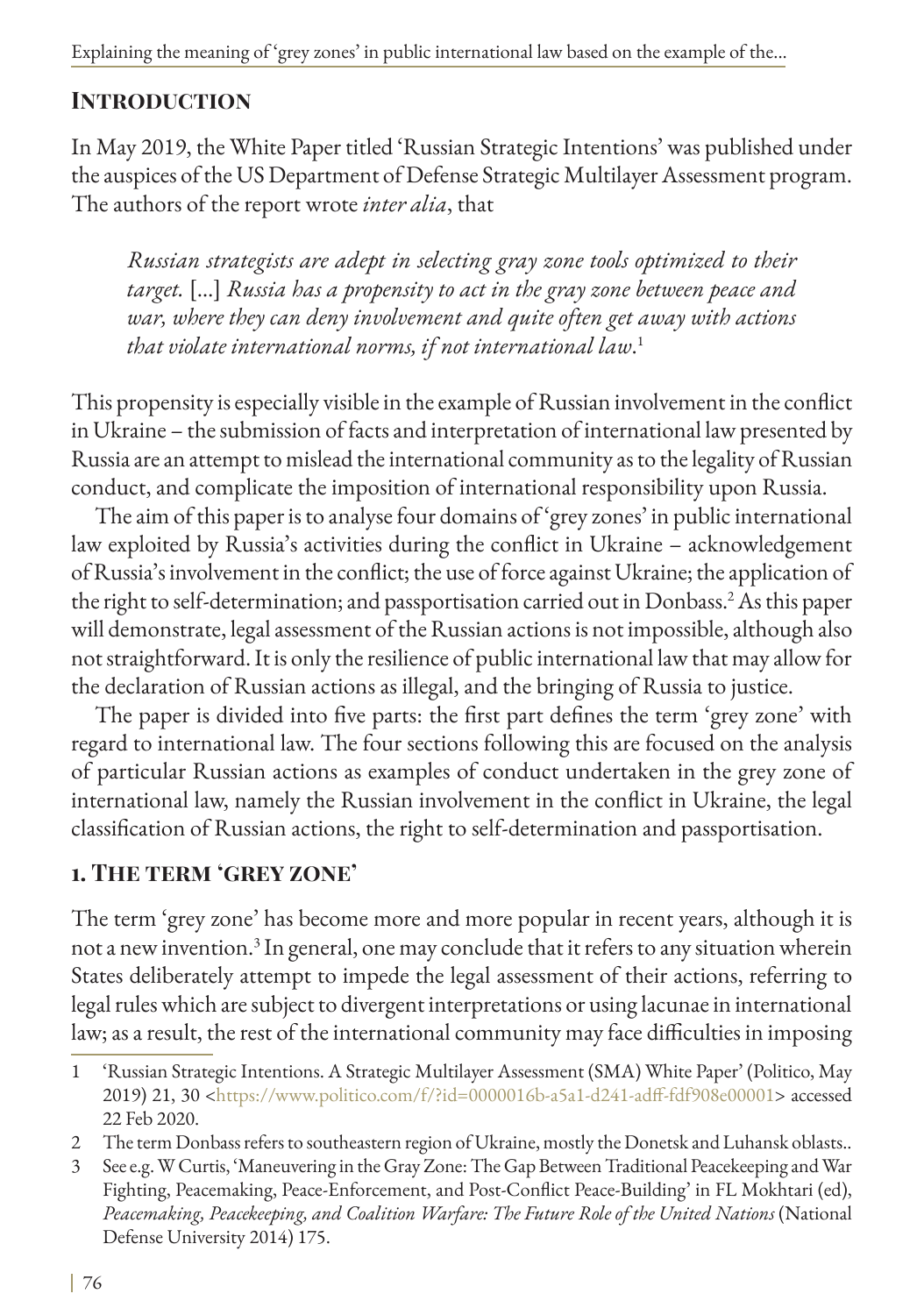international responsibility on the wrongdoer. This overall definition prompts that 'grey zones' may be found within virtually any domain of public international law. To refer just to a few examples from legal scholarship, grey zones may emerge in international economic law, $^4$  with regard to the protection of individuals during armed conflicts, $^5$  or in situations when one State uses cyberspace to interfere into internal affairs of another.<sup>6</sup> The most dangerous cases are nevertheless when a State exploits the grey zones 'between the traditional war and peace duality'.7 This ambiguity raises questions *about the nature of the conflict and the status of the parties, which in turn generates uncertainty about the applicable law*.8 Thus, the international community, instead of being focused on solving the hostile tensions between States and preventing further aggravation of the situation, becomes entangled in debates as to the applicable law and the credibility of legal arguments presented by both sides. That is precisely the aim of exploiting the 'grey zones' in public international law – a State that decides to make use of a lack of clarity in legal regulations expects that before the international community can judge its actions as illegal and take action to stop them, it will gain the political, military or other goals that it hoped to achieve by using the 'grey zones'.

The conflict in Ukraine undoubtedly contributed to the dissemination of the term 'grey zone', as it is used now not only by scholars, $^9$  but also by the media. $^{10}$  It has become so

- 4 D Drache, LA Jacobs, *Grey Zones in International Economic Law and Global Governance* (UBC Press 2018).
- 5 See in general M Lattimer, P Sands (eds), *The Grey Zone: Civilian Protection Between Human Rights and the Laws of War* (Hart 2018).
- 6 MN Schmitt, 'Virtual Disenfranchisement: Cyber Election Meddling in the Grey Zones of International Law' (2018) CJIL 19(1), 30–67.
- 7 UNSOCOM, 'White paper: Grey Zone' (9 Sep 2015) 1, <[https://info.publicintelligence.net/](https://info.publicintelligence.net/USSOCOM-GrayZones.pdf) [USSOCOM-GrayZones.pdf>](https://info.publicintelligence.net/USSOCOM-GrayZones.pdf) accessed 22 Feb 2020.
- 8 A Sari, *Legal Resilience in an Era of Grey Zone Conflicts and Hybrid Threats* (Exeter Centre for International Law 2019) 1, 13 <<https://dx.doi.org/10.2139/ssrn.3315682>>.
- 9 See e.g. Ibid 13; J Kraska, 'The Kerch Strait Incident: Law of the Sea or Law of Naval Warfare?' (EJIL: Talk! 3 Dec 2018) <[https://www.ejiltalk.org/the-kerch-strait-incident-law-of-the-sea-or-law-of-naval](https://www.ejiltalk.org/the-kerch-strait-incident-law-of-the-sea-or-law-of-naval-warfare/)[warfare/](https://www.ejiltalk.org/the-kerch-strait-incident-law-of-the-sea-or-law-of-naval-warfare/)> accessed 20 Feb 2020; D Carment, M Nikolko, D Belo, 'Gray Zone Mediation in the Ukraine Crisis: Comparing Crimea and Donbas' in J Wilkenfeld, K Beardsley, D Quinn (eds), *Research Handbook on Mediating International Crises* (Edward Elgar Publishing 2019) 124; SL Pettyjohn, B Wasser, *Competing in the Gray Zone: Russian Tactics and Western Responses* (RAND Corporation 2019) <[https://www.rand.org/content/dam/rand/pubs/research\\_reports/RR2700/RR2791/RAND\\_](https://www.rand.org/content/dam/rand/pubs/research_reports/RR2700/RR2791/RAND_RR2791.pdf) [RR2791.pdf](https://www.rand.org/content/dam/rand/pubs/research_reports/RR2700/RR2791/RAND_RR2791.pdf)> accessed 20 Feb 2020; JW Matisek, 'Shades of Gray Deterrence: Issues of Fighting in the Gray Zone' (2017) JSS 10(3), 18–19.
- 10 'Russia's Grey War in Ukraine Prompts Fatigue' (EU Observer 6 Feb 2019) <https://euobserver. com/foreign/144084> accessed 20 Feb 2020; 'Shades of Grey. Neither War Nor Peace. The Uses of Constructive Ambiguity' (The Economist 25 Jan 2018) [<https://www.economist.com/special-re](https://www.economist.com/special-report/2018/01/25/neither-war-nor-peace)[port/2018/01/25/neither-war-nor-peace](https://www.economist.com/special-report/2018/01/25/neither-war-nor-peace)> accessed 20 Feb 2020. Nevertheless, media tends to use the term 'grey zone' also in different context, i.e. referring literally to a certain space, that it is unclear who controls it (e.g. 'Thousands Protest in Ukraine Against a Troop Pullback' (France24 14 Oct 2019) <<https://www.france24.com/en/20191014-thousands-protest-in-ukraine-against-a-troop-pullback>> accessed 20 Feb 2020.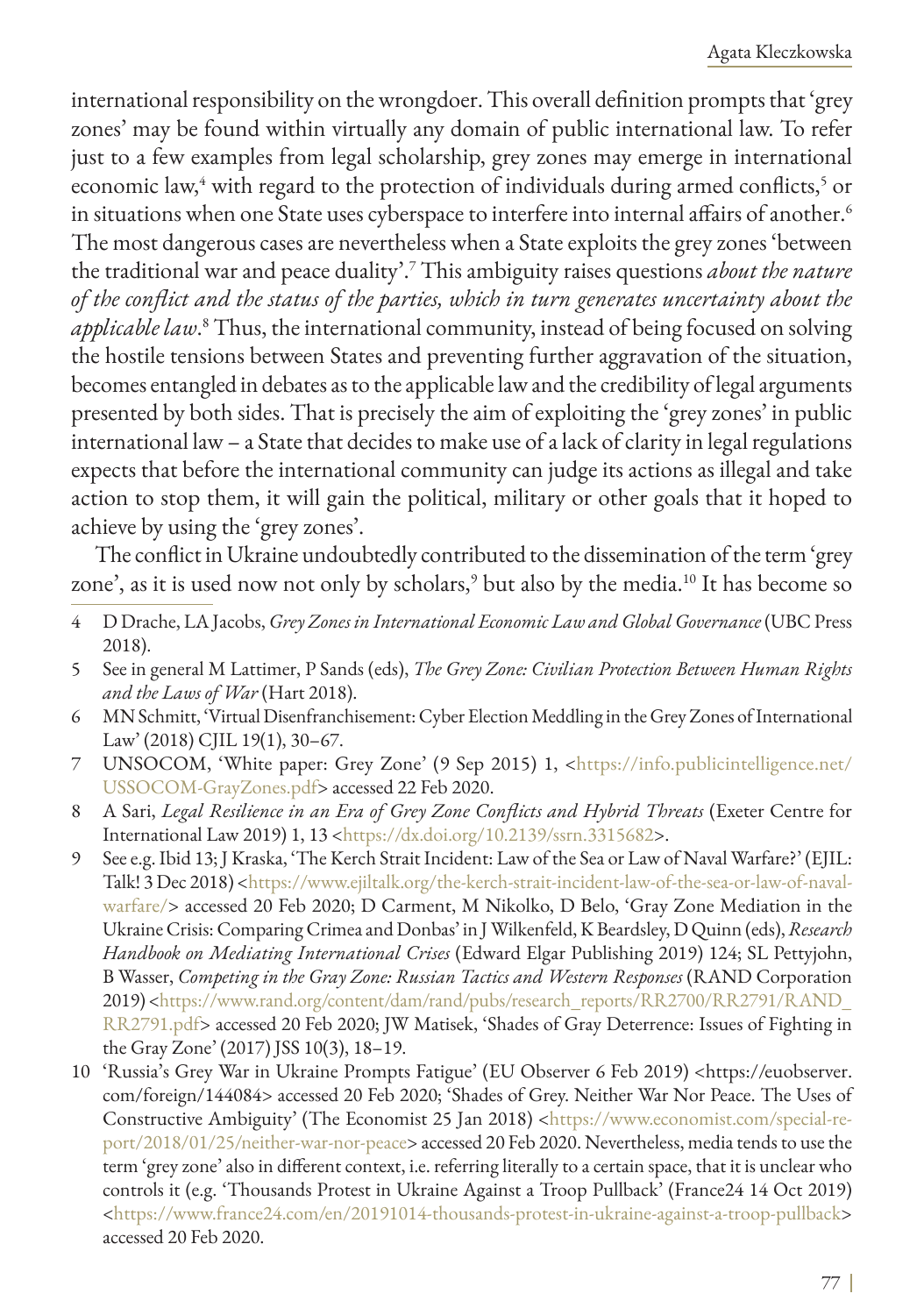since this conflict constitutes the most striking example so far of exploiting international law grey zones: on one hand, Russia denies any involvement in the events in Ukraine, while on the other hand there are clear proofs of Russian engagement in the conflict. At the same time, Russia justifies all its actions with regard to Ukraine by international legal arguments, which nevertheless constitute abuses of international law and not proper justification for its actions. If you add that, due to the information chaos and deliberate Russian actions, it is hard to verify the credibility of information coming from the areas affected by military operations, the application of the term 'grey zone' to the conflict in Ukraine becomes fully justified.

The following part of this paper discusses four domains of Russian actions undertaken in Ukraine that obscure the legal assessment of the Russia's conduct, and thus constitute acts carried out in the 'grey zones' of public international law.

### **2. Russian involvement in the events in Ukraine**

Russia initially denied any involvement in Ukraine. Instead, Russian president Vladimir Putin claimed that it was 'local self-defense forces' that were acting in Crimea.<sup>11</sup> However, at the same time, Russian representatives made statements which in fact resembled the legal positions presented by States in case of the use of force. On 1 March 2014, the Russian representative in the UN Security Council (UN SC) stated that due to the tensions in Crimea Sergey Aksyonov, Prime Minister of Crimea, 'went to the President of Russia with a request for assistance to restore peace in Crimea'.12 As a result of that appeal, President Putin informed the Federation Council that the Autonomous Republic of Crimea 'has requested the deployment of the armed forces of the Russian Federation on the territory of Ukraine until the civic and political situation in Ukraine can be normalized'. However, the Russian representative highlighted that the request concerned the deployment of Russian troops 'on the territory of Ukraine' – not 'against Ukraine', while the final decision about the deployment of forces had not yet been taken.13 Moreover, it was not only the authorities of Crimea, but also former Ukrainian president Viktor Yanukovich, recognized by Russia as the legitimate president of Ukraine, that requested president Putin 'to use the armed forces of the Russian Federation to establish legitimacy, peace, law and order and stability in defence of the people of Ukraine'.<sup>14</sup>

On 16 March 2014 the authorities of Crimea organized a referendum on reunification with Russia. Over 90% of voters who took part in the referendum supported Crimea's

<sup>11</sup> 'Putin Says Those Aren't Russian Forces in Crimea' (NPR 4 March 2014), [<https://www.npr.org/](https://www.npr.org/sections/thetwoway/2014/03/04/285653335/putin-says-those-arent-russian-forces-in) [sections/thetwoway/2014/03/04/285653335/putin-says-those-arent-russian-forces-in-crimea>](https://www.npr.org/sections/thetwoway/2014/03/04/285653335/putin-says-those-arent-russian-forces-in) accessed 20 Feb 2020.

<sup>12</sup> UNSC, Provisional Records, 96th year, 7124th meeting (1 March 2014) S/PV.7124, 5.

<sup>13</sup> Address by President of the Russian Federation, 18 March 2014, <[http://en.kremlin.ru/events/](http://en.kremlin.ru/events/president/news/20603) [president/news/20603](http://en.kremlin.ru/events/president/news/20603)> accessed 20 Feb 2020.

<sup>14</sup> UNSC, Provisional Records, 69th year, 7125th meeting (3 March 2014) S/PV.7125, 3–4.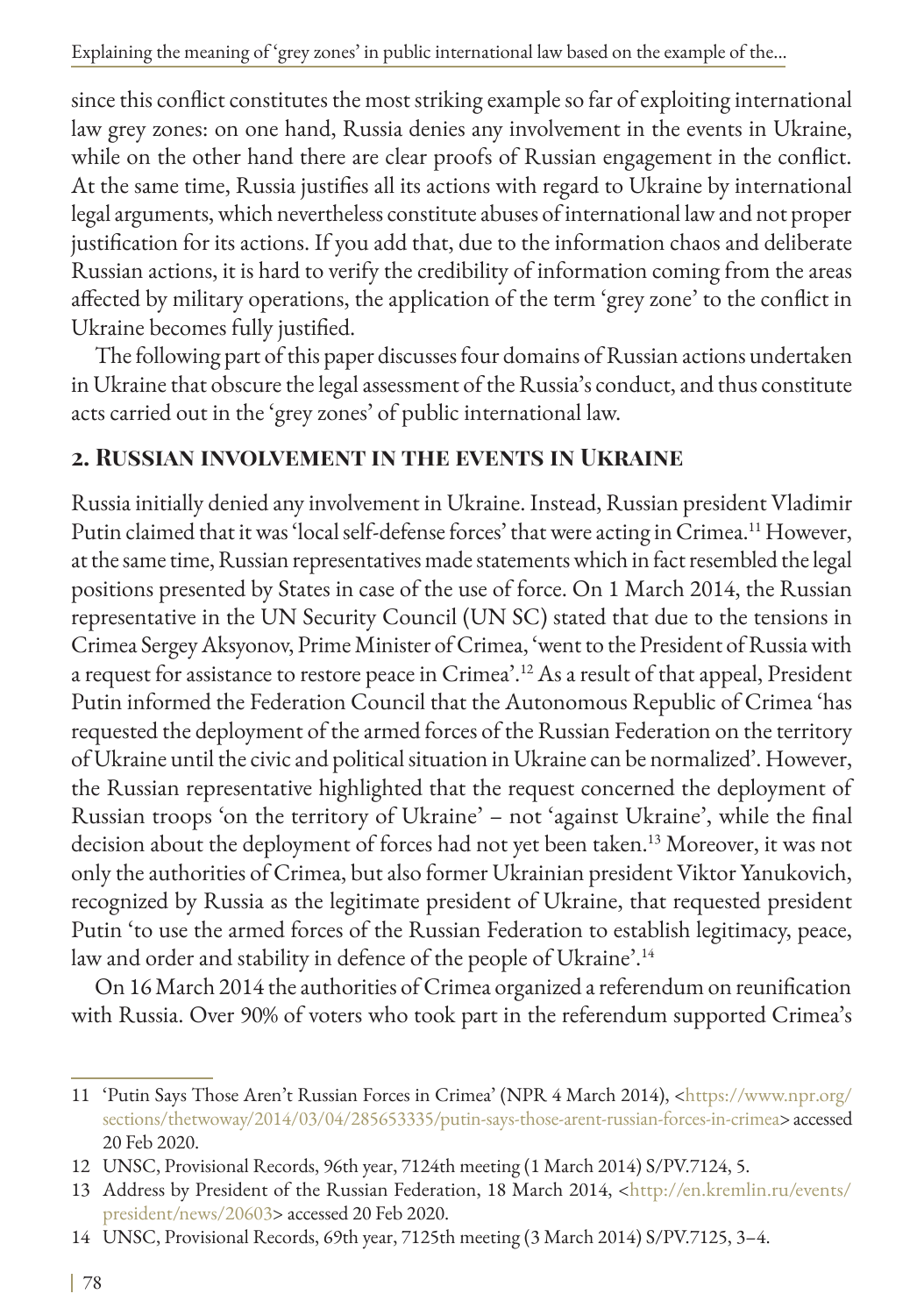accession to the Russian Federation.<sup>15</sup> As a result, the Crimean authorities issued a declaration of independence, and on 18 March 2014 the Russian Federation and the Republic of Crimea signed an Agreement on the Accession of the Republic of Crimea into the Russian Federation and on Forming New Constituent Entities within the Russian Federation.<sup>16</sup> On the same day, president Putin made an address to State Duma deputies, Federation Council members, heads of Russian regions and civil society representatives in the Kremlin, where he said that 'the residents of Crimea and Sevastopol turned to Russia for help in defending their rights and lives, in preventing the events that were unfolding and are still underway in Kiev, Donetsk, Kharkov and other Ukrainian cities'.17 Thus, Russia presented itself as the defender of Russian citizens and the Russian-speaking minority in Crimea.<sup>18</sup>

Few weeks later Russia explicitly admitted engagement in the conflict – on 17 April 2014, during the annual special Direct Line with Vladimir Putin, broadcast by the Russian TV and radio stations, Russian president said that: *Of course, the Russian servicemen did*  back the Crimean self-defence forces. They acted in a civil but a decisive and professional *manner, as I've already said*. <sup>19</sup> However, this line of argumentation changed in January 2015, when Russia denied that there was proof that it sent its troops and weapons to Eastern Ukraine.20 Then, in December 2015 President Putin stated again that *We never said there were not people there who carried out certain tasks including in the military sphere*. 21 Thus, in the end one may conclude that Russia confirmed unspecified support for the militants operating in Ukraine but denied sending its regular armed forces. Such assurances stay at odds with the fact that, soon after the outbreak of the violence in the Crimean Peninsula and in Eastern Ukraine, the militias fighting against the government in Kiev were identified as Russian soldiers (or at least Russian backed separatists) given that their guns, uniforms, vehicles and accents were similar to those identified with Russia.<sup>22</sup>

<sup>15</sup> 'Crimea Referendum: Voters «Back Russia Union»' (BBC News 16 March 2014) <[https://www.bbc.](https://www.bbc.com/news/worldeurope‐26606097) [com/news/worldeurope‐26606097>](https://www.bbc.com/news/worldeurope‐26606097) accessed 20 Feb 2020.

<sup>16</sup> 'Agreement on the Accession of the Republic of Crimea to the Russian Federation Signed' (Kremlin. ru 18 March 2014) <[http://en.kremlin.ru/events/president/news/20604>](http://en.kremlin.ru/events/president/news/20604) accessed 20 Feb 2020.

<sup>17</sup> Address by President of the Russian Federation.

<sup>18</sup> UNSC, Provisional Records, 69th year, 7125th meeting (3 March 2014) S/PV.7125, 5.

<sup>19</sup> 'Direct Line with Vladimir Putin' (Kremlin 17 April 2014) <[http://en.kremlin.ru/events/president/](http://en.kremlin.ru/events/president/news/20796) [news/20796](http://en.kremlin.ru/events/president/news/20796)> accessed 20 Feb 2020.

<sup>20</sup> 'Russia Says No Proof It Sent Troops To Ukraine' (Newsweek 21 Jan 2015) [<https://www.newsweek.](https://www.newsweek.com/russia-says-no-proofit-sent-troops-ukraine-300987) [com/russia-says-no-proofit-sent-troops-ukraine-300987](https://www.newsweek.com/russia-says-no-proofit-sent-troops-ukraine-300987)> accessed 20 Feb 2020.

<sup>21</sup> S Walker, 'Putin Admits Russian Military Presence in Ukraine for First Time' (The Guardian 17 Dec 2015) <[https://www.theguardian.com/world/2015/dec/17/vladimir-putin-admits-russian-military](https://www.theguardian.com/world/2015/dec/17/vladimir-putin-admits-russian-military-presence-ukrain)[presence-ukraine](https://www.theguardian.com/world/2015/dec/17/vladimir-putin-admits-russian-military-presence-ukrain)> accessed 20 Feb 2020.

<sup>22</sup> V Shevchenko, '«Little Green Men» or «Russian Invaders»?' (BBC News 11 March 2014) [<https://](https://www.bbc.com/news/worldeurope-26532154) [www.bbc.com/news/worldeurope-26532154](https://www.bbc.com/news/worldeurope-26532154)> accessed 20 Feb 2020; N Buckley, R Olearchyk, A Jack, K Hille, 'Ukraine's 'Little Green Men' Carefully Mask Their Identity' (Financial Times 16 April 2014) <[https://www.ft.com/content/05e1d8ca-c57a-11e3-a7d4-00144feabdc0>](https://www.ft.com/content/05e1d8ca-c57a-11e3-a7d4-00144feabdc0) accessed 20 Feb 2020.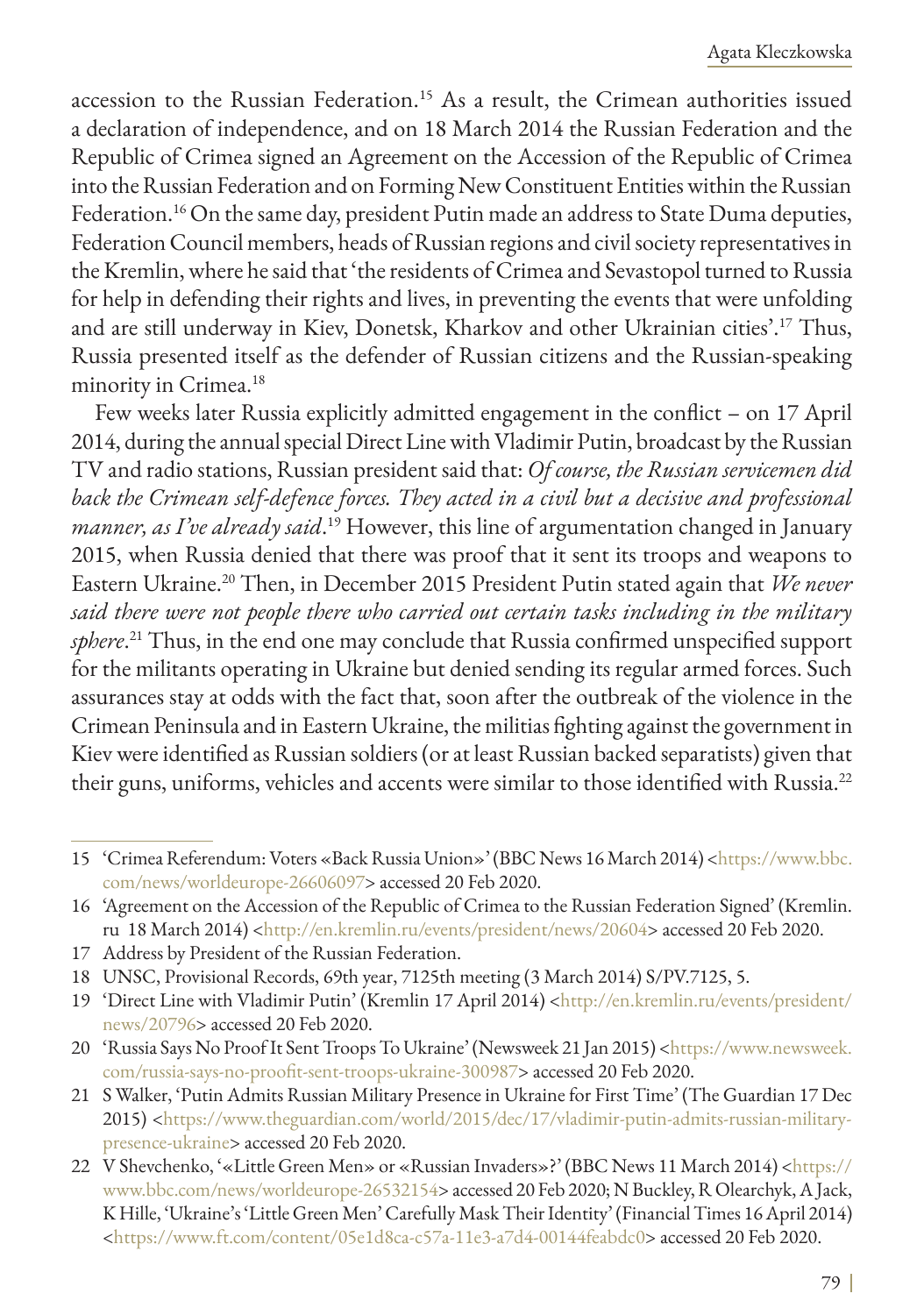Summing up, Russia tried to blur the character and scale of its involvement in Ukraine. It presented some legal arguments which could be deemed as justification of the Russian intervention in Ukraine, as they referred to such concepts as intervention by invitation and intervention to rescue nationals abroad. On the other hand, however, Russia denied both direct military involvement in Ukraine, as well as indirect engagement, and admitted only some unprecise backing of Crimean 'self-defence' forces. Thus, Russia portrayed the crisis in Ukraine as an internal affair of that State, prompted by the policy of the Kiev government, that Russia neither induced, controlled or fuelled. Even though many international actors immediately attributed responsibility to Russia for the events in Ukraine,<sup>23</sup> the Russian position as to its involvement in Ukraine and the opaque legal situation that followed may be undoubtedly determined as exploiting the grey zone of international law.

# **3. Legal classification of Russian conduct in Ukraine**

It was already mentioned in the previous section that Russia attempted to dismiss accusations of its involvement in Crimean events and the conflict in Eastern Ukraine. To put it differently, Russia denied the use of force against Ukraine.

Article 2 (4) of the UN Charter, which establishes the prohibition of the use of force, states as follows:

*All Members shall refrain in their international relations from the threat or use of force against the territorial integrity or political independence of any state, or in any other manner inconsistent with the Purposes of the United Nations.*<sup>24</sup>

To start with, one has to observe that President Putin claimed that no case of the use of force was at stake at all, since, as he put it in his address to State Duma deputies, *I cannot recall a single case in history of an intervention without a single shot being fired and with no human casualties*. 25 Thus, according to president Putin, to determine that the use of force took place, a certain gravity of violence and damage, measured by the number of casualties, are needed; to put it differently, what counts are the tangible effects of the alleged use of force. Since this test was not fulfilled in case of the events in Crimea, there was no breach of the prohibition of the use of force. Even though the events which took place in the Crimean Peninsula in 2014 indeed differed from other armed interventions carried out by States after 1945, both with regard to their course and employed means, the Russian involvement may still be labelled as the use of force against Ukraine. Firstly,

<sup>23</sup> For example, UE and US immediately condemned Russia for aggression against Ukraine: 'U.S. Condemns Russian Intervention in Ukraine' (Radio Free Europe 1 March 2014) <[https://www.](https://www.rferl.org/a/ukraine-west-concern-russian-troops/25281903.html) [rferl.org/a/ukraine-west-concern-russian-troops/25281903.html](https://www.rferl.org/a/ukraine-west-concern-russian-troops/25281903.html)> accessed 20 Feb 2020; European Parliament resolution of 13 March 2014 on the invasion of Ukraine by Russia [2014/2627(RSP)], preamble (A, C), para 1, 4.

<sup>24</sup> United Nations, Charter of the United Nations, 24 October 1945, 1 UNTS 16, 1.

<sup>25</sup> Address by President of the Russian Federation.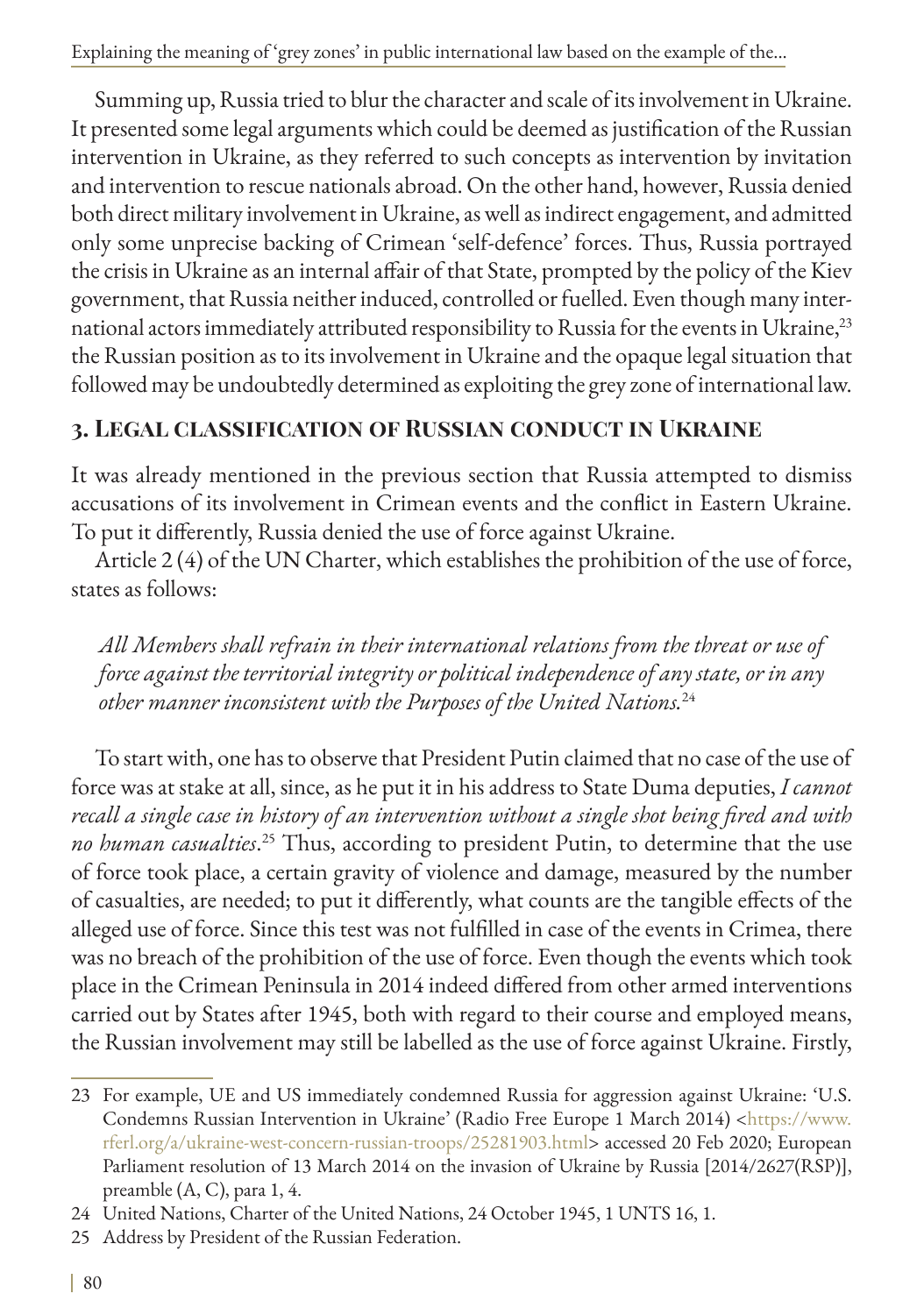*gravity does not need to be measured solely by the intensity of fighting and the number of victims. The intentions of the aggressor and the consequences that the improper use of its forces deployed in the territory of another State could have* […] *are also important factors to consider*. 26

In this case Russia's aim was to take control over Crimea, with the result of the annexation of the. Peninsula; thus, the serious gravity of intentions and consequences is undoubted. Secondly, one has to bear in mind how Russia justified its interest in Crimea – using arguments which were reminiscent of such concepts as intervention by invitation and intervention to rescue nationals abroad, which are used by States to justify the use of force.<sup>27</sup> On these grounds, a majority of scholars determined that Russia in fact used force against Ukraine.28

After determining that the Russian involvement in Ukraine is a case of the use of force, two aspects of the prohibition need to be reviewed. Firstly, Russia denied sending its troops to Ukraine, neither to Crimea nor to Donbass; to put it in the language of *jus ad bellum*, Russia denied the direct use of force against Ukraine. Secondly, Russia admitted that it provided unspecified, but allegedly minor, support to militias operating against the Kiev government. Thus, Russia denied also the indirect use of force against Ukraine, which, despite not being mentioned explicitly, is also covered by the prohibition of the use of force.<sup>29</sup> In order to establish that Russia used indirect force against Ukraine, one has to prove that Russia exercised control over the militias, using the criteria such as the

29 The Declaration on Principles of International Law, which is considered to reflect customary international law and be the most authoritative commentary to the UN Charter, states that *No State or group of States has the right to intervene directly or indirectly, for any reason whatever, in the internal or external affairs of any other State* (UNGA, Resolution 2625 Declaration on principles of international law concerning friendly relations and co-operation among States in accordance with the Charter of the United Nations of 24 October 1970 A/RES/2625 - hereinafter: Declaration on Principles of International Law). See also Military and Paramilitary Activities in and against Nicaragua (Nicaragua v. United States of America), Merits, Judgment, ICJ Reports 1986, p. 14, para 209 (hereinafter: Nicaragua judgement). This view is also supported by majority of scholars, see e.g. C Henderson 60–62; O Dörr, 'Use of Force, Prohibition of' (Max Planck Encyclopedia of Public International Law Sept 2015) <http://opil.ouplaw.com> accessed 20 Feb 2020; A Randelzhofer, O Dörr, 'Article 2(4)' in B Simma, D-E Khan, G Nolte, A Paulus (eds), *The Charter of the United Nations: A Commentary* (OUP 2012) 211–213.

<sup>26</sup> V Bílková, 'The Use of Force by the Russian Federation in Crimea' (2015) ZaoRV 75, 33–34

<sup>27</sup> A Tancredi, 'The Russian Annexation of the Crimea: Questions Relating to the Use of Force' (2014), Questions of International Law: Zoom Out 1, 7.

<sup>28</sup> See e.g*.* C Henderson, *The Use of Force and International Law* (CUP 2018) 34, 220, 375; C Gray, *International Law and the Use of Force* (OUP 2018) 32; V Bílková 30–37; JA Green, 'The Annexation of Crimea: Russia, Passportisation and the Protection of Nationals Revisited' (2014) JUFIL 1(1), 5. As some scholars mention that Russia used force against Ukraine, while others contend that Russia committed aggression against that State, one has to observe that the question of the responsibility of Russia does not concern only the violation of the prohibition of the use of force but also the prohibition of aggression, as one of the most grave forms of the use of force (see UNGA, Resolution 3314 (XXIX) of 14 December 1974. Definition of Aggression A/RES/3314).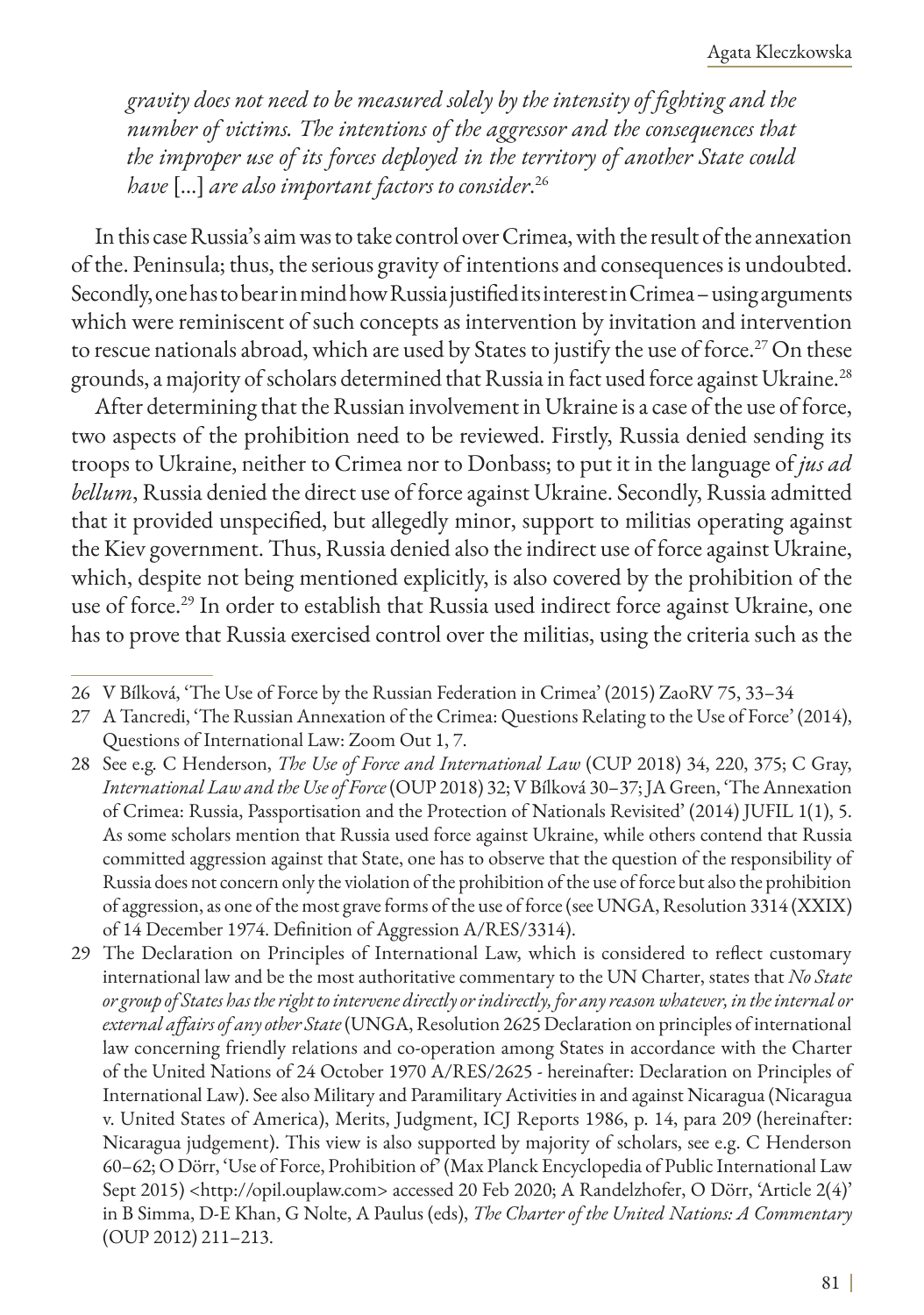'effective control test'30 or the 'overall control test'.31 Given that Russia made efforts to conceal its links with the militias acting in Ukraine, attribution on the grounds of the effective control test may turn out to be impossible,<sup>32</sup> while employing the 'overall control test' also may raise some doubts.<sup>33</sup> Yet despite this, while the international community is rather confident about the responsibility of Russia for sending its own troops to Ukraine, as well as responsibility for the actions of militias, the question is whether international judicial organs, like the International Court of Justice<sup>34</sup> or the International Criminal Court<sup>35</sup> will be able to determine the international legal responsibility of Russia on the grounds of the available information.

Finally, the consequence of the use of force by one State against another is the state of armed conflict. As Russia denies the use of force against Ukraine, it also has never recognized the existence of an international armed conflict between Russia and Ukraine.<sup>36</sup> During an international armed conflict, a State is obliged to apply the rules of international

<sup>30</sup> In the Nicaragua case, the ICJ came to the conclusion that even 'the general control by the respondent State over a force with a high degree of dependency on it' is not sufficient to attribute the conduct of *contras* to the USA since *such acts could well be committed by members of the contras without the control of the United States*. To attribute responsibility for the *contras*' activities to the USA, the USA would have had to exercise effective control over contras (Nicaragua judgement, para 115).

<sup>31</sup> A different test was adopted by the International Criminal Tribunal for the former Yugoslavia, which in the case *Prosecutor v Dusko Tadić* decided that the overall control of a State over an armed group is sufficient to attribute the responsibility to a State, i.e. regardless of whether a State 'imposed, requested or directed' each of the group's activities (Prosecutor v. Dusko Tadić, Judgement in the Appeals Chamber, IT-94-1-A, 15 July 1999, para 122).

<sup>32</sup> S Hassler, N Quénivet, 'Conferral of Nationality of the Kin State – Mission Creep?' in S Sayapin, E Tsybulenko (eds), *The Use of Force Against Ukraine and International Law: Jus Ad Bellum, Jus In Bello, Jus Post Bellum* (Springer 2018) 102.

<sup>33</sup> A Tancredi 26.

<sup>34</sup> See the case submitted by Ukraine against Russia before the ICJ 'Application of the International Convention for the Suppression of the Financing of Terrorism and of the International Convention on the Elimination of All Forms of Racial Discrimination (*Ukraine v. Russian Federation*)' (ICJ 2017- 2019) <[https://www.icj-cij.org/en/case/166>](https://www.icj-cij.org/en/case/166) accessed 20 Feb 2020.

<sup>35</sup> Seethe proceedings before the International Criminal Court concerning alleged crimes committed in the context of the 'Maidan' protests since 21 November and other events in Ukraine since 20 February 2014, 'Preliminary examination' (ICC 2014-2019) <[https://www.icc-cpi.int/Ukraine>](https://www.icc-cpi.int/Ukraine) accessed 20 Feb 2020.

<sup>36</sup> See e.g. the statement made by Kremlin spokesman Dmitry Peskov who said that *there is no war between Ukraine and Russia. There is a civil war in Ukraine* 'Peskov otvetil na frazu Poroshenko o «kholodnom mire» s Rossiyey. Podrobneye na RBK' [Песков ответил на фразу Порошенко о «холодном мире» с Россией Подробнее на РБК - Peskov responded to Poroshenko's phrase about the "cold world" with Russia. More on RBC] (RBC 30 Jan 2019) <[https://www.rbc.ru/](https://www.rbc.ru/rbcfreenews/5c518ac29a7947e38183a3d9?from=newsfeed) [rbcfreenews/5c518ac29a7947e38183a3d9?from=newsfeed](https://www.rbc.ru/rbcfreenews/5c518ac29a7947e38183a3d9?from=newsfeed)> accessed 20 Feb 2020.

Most commentators agree that currently, in parallel to an international armed conflict, a noninternational armed conflict exists between rebels and the government of Ukraine (see e.g. 'International armed conflict in Ukraine' (RULAC Geneva Academy 2017) [<http://www.rulac.org/browse/conflicts/](http://www.rulac.org/browse/conflicts/international-armed-conflict-in-ukraine) [international-armed-conflict-in-ukraine>](http://www.rulac.org/browse/conflicts/international-armed-conflict-in-ukraine) accessed 20 Feb 2020.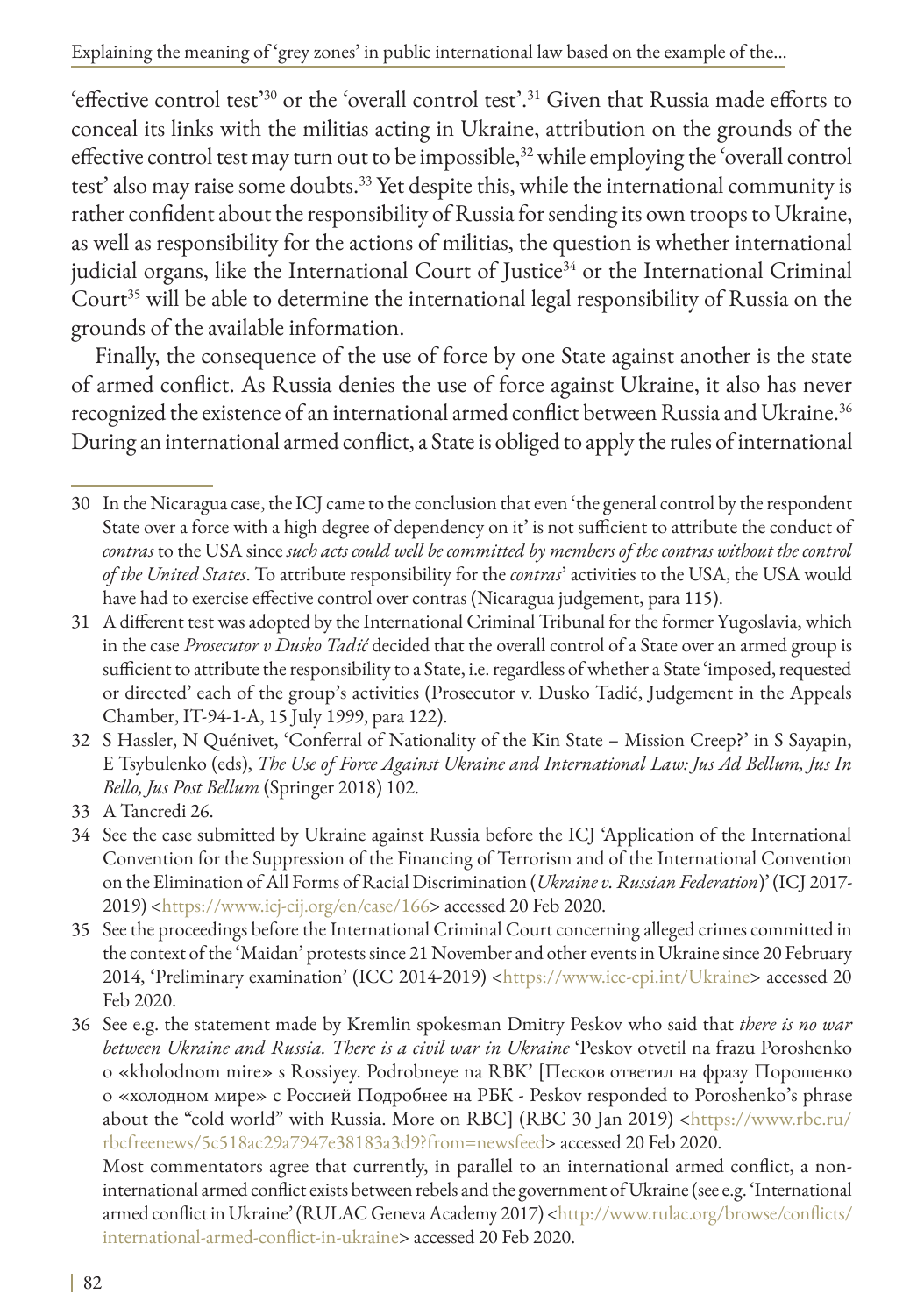humanitarian law, which provide special protection to certain groups, including civilians and prisoners of war. By refusing to recognise the existence of an international armed conflict with Ukraine, Russia also denies the protection to these groups.

Summing up, Russia is exploiting different aspects of *jus in bello* and *jus ad bellum* to avoid responsibility for the use of force against Ukraine and to refuse protection to the Ukrainian population during an ongoing international armed conflict. Thus, it may serve as another example of the use by Russia of grey zones in international law with regard to the conflict in Ukraine.

#### **4. Right to self-determination**

Another legal concept that that is exploited by Russia is the right to self-determination. The latter may be defined in general as 'the right of all peoples freely to determine their political, economic and social status'.37 Even though the right to self-determination was mostly promulgated during the period of decolonization to support people in their struggle for independence,<sup>38</sup> it is also broadly recognized today, outside the context of colonialism. International law grants the right to self-determination to 'peoples' which may refer to the whole nation or to 'only a portion of the population of an existing state'39 who enjoy at least some of the following features: *(a) a common historical tradition; (b) racial or ethnic identity; (c) cultural homogeneity; (d) linguistic unity; (e) religious or ideological affinity; (f) territorial connection; (g) common economic life*. 40

One can distinguish between the internal self-determination, so 'a people's pursuit of its political, economic, social and cultural development within the framework of an existing state';<sup>41</sup> and external self-determination, described in the Declaration on Principles of International Law as *the establishment of a sovereign and independent State, the free association or integration with an independent State or the emergence into any other political status freely determined by a people*. The realisation of the external aspect of the right to self-determination cannot amount to threats to 'an existing state's territorial integrity or the stability of relations between sovereign states'.<sup>42</sup> However, some authors refer here to another passage from the Declaration on Principles of International Law, which states that territorial integrity or political unity of States are protected provided that States conduct themselves *in compliance with the principle of equal rights and self-determination of people*s […] *and thus possessed of a government representing the whole people belonging to* 

- 37 M Weller, Escaping the Self-Determination Trap (Martinus Nijhoff Publishers 2008) 23. See also UNGA, Resolution 1514 (XV) Declaration on the Granting of Independence to Colonial Countries and Peoples of 14 December 1960 A/RES/1514, para 2.
- 38 K Ryan, 'Rights, Intervention, and Self-Determination' (1991) Denv J Int'l L & Pol'y 20(1), 62–63.
- 39 Reference re Secession of Quebec [1998] 2 SCR (217), para 123–124 (hereinafter: Reference re Secession of Quebec).
- 40 UNESCO, International Meeting of Experts on Further Study of the Concept of the Rights of Peoples. Final Report and Recommendations (Paris 22 Feb 1990) SHS-89/CONF.602/7, para 22(1).
- 41 Reference re Secession of Quebec, para 126.
- 42 Ibid para 127.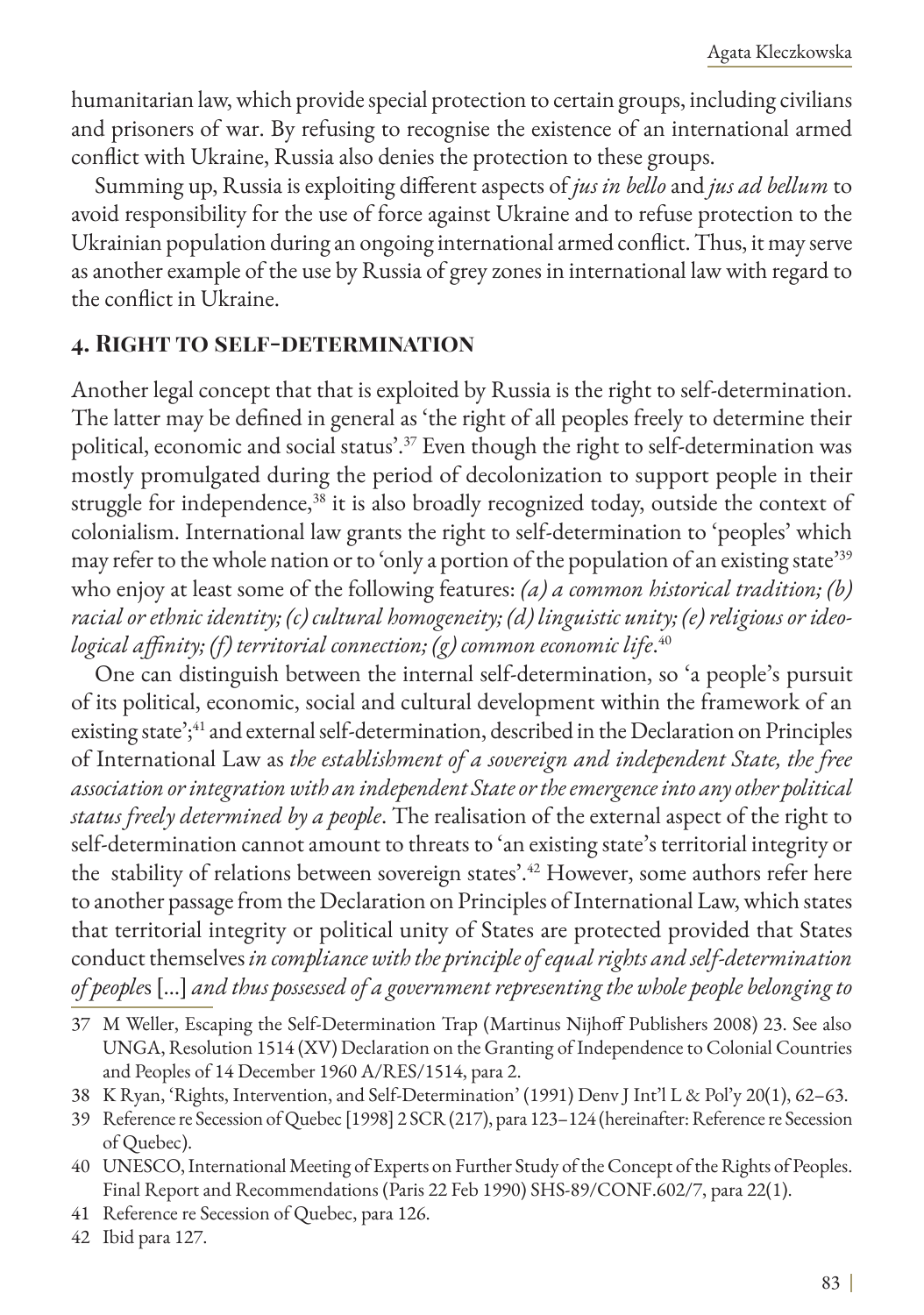*the territory without distinction as to race, creed or color'.* This provision allegedly means that 'the protection of territorial integrity is not absolute' and it may be 'suspended' when a State does not comply with the principle of self-determination of peoples.<sup>43</sup> In such case, 'peoples' may violate the territorial integrity of a State $44$  – they may secede from the existing State. Nevertheless, one needs to highlight that the mutual relations between the right to self-determination, secession and protection of territorial integrity are not precisely defined, and one may find conflicting arguments both in the practice of States<sup>45</sup> and in the doctrine of law.<sup>46</sup>

This vagueness was exploited by Russia. It was previously mentioned that Russia justified its interest in Crimean affairs using the fact that there was a substantial Russian speaking minority in the Peninsula, which was allegedly being persecuted by the Ukrainian authorities. Russia also relied on the results of the referendum held in Crimea in which the residents of the Peninsula supported accession to the Russian Federation. Thus, according to Russia, the right to self-determination is at stake here. President Putin said in his address to the Duma, that 'as it declared independence and decided to hold a referendum, the Supreme Council of Crimea referred to the United Nations Charter, which speaks of the right of nations to self-determination'.<sup>47</sup> The speaker of the Federation Council, Valentina Matviyenko, also referred to self-determination saying that 'the right of people to selfdetermination has not been abolished so far. […] why should the people of Crimea be deprived of their right to legal self-determination?'.<sup>48</sup> Likewise, the Russian representative in the UN SC mentioned the right to self-determination during the debate within the Council.49 Apart from the right to self-determination, president Putin also referred to the ICJ Advisory Opinion in the Kosovo case, when the Court decided that 'international law contains no prohibition of declarations of independence';<sup>50</sup> and stressed that most of

<sup>43</sup> TD Grant, 'Armed Force in Aid of Secession' (2014) MLLWR 53(1), 85.

<sup>44</sup> P Roethke, 'The Right to Secede Under International Law: The Case of Somaliland' (2011) Journal of International Service 20(2) 40.

<sup>45</sup> See e.g. the statements made by Russia during the proceedings before the ICJ in the Kosovo case, when Russia claimed that self-determination justifies unilateral secession only *in truly extreme circumstances, such as an outright armed attack by the parent State, threatening the very existence of the people in question*. Written Statement by the Russian Federation of 16 April 2009, para 88, [<https://www.icj-cij.org/files/](https://www.icj-cij.org/files/case-related/141/15628.pdf) [case-related/141/15628.pdf>](https://www.icj-cij.org/files/case-related/141/15628.pdf) accessed 20 Feb 2020.

<sup>46</sup> See e.g. A Kapustin, 'Crimea's self-determination in the light of contemporary international law' (2015) ZaoRV 75,117 which supports the right to remedial secession of Crimean residents.

<sup>47</sup> Address by President of the Russian Federation; see also Declaration of Independence of the Autonomous Republic of Crimea and the city of Sevastopol of 11 March 2014, para 1, <https:// www.rada.crimea.ua/news/11\_03\_2014\_1> accessed 20 Feb 2020.

<sup>48</sup> JC Finley, 'Russia supports Crimean parliament's request to join Federation' (UPI 7 March 2014) [<https://www.upi.com/Top\\_News/World-News/2014/03/07/Russia-supports-Crimean-parliaments](https://www.upi.com/Top_News/World-News/2014/03/07/Russia-supports-Crimean-parliaments-request-to-jo)[request-to-join-Federation/8051394203191/](https://www.upi.com/Top_News/World-News/2014/03/07/Russia-supports-Crimean-parliaments-request-to-jo)>accessed 20 Feb 2020.

<sup>49</sup> UNSC, Provisional Records, 69th year, 7144th meeting (19 March 2014) S/PV.7144, 8.

<sup>50</sup> Accordance with International Law of the Unilateral Declaration of Independence in Respect of Kosovo, Advisory Opinion, ICJ Reports 2010, p. 403, para 79, 84.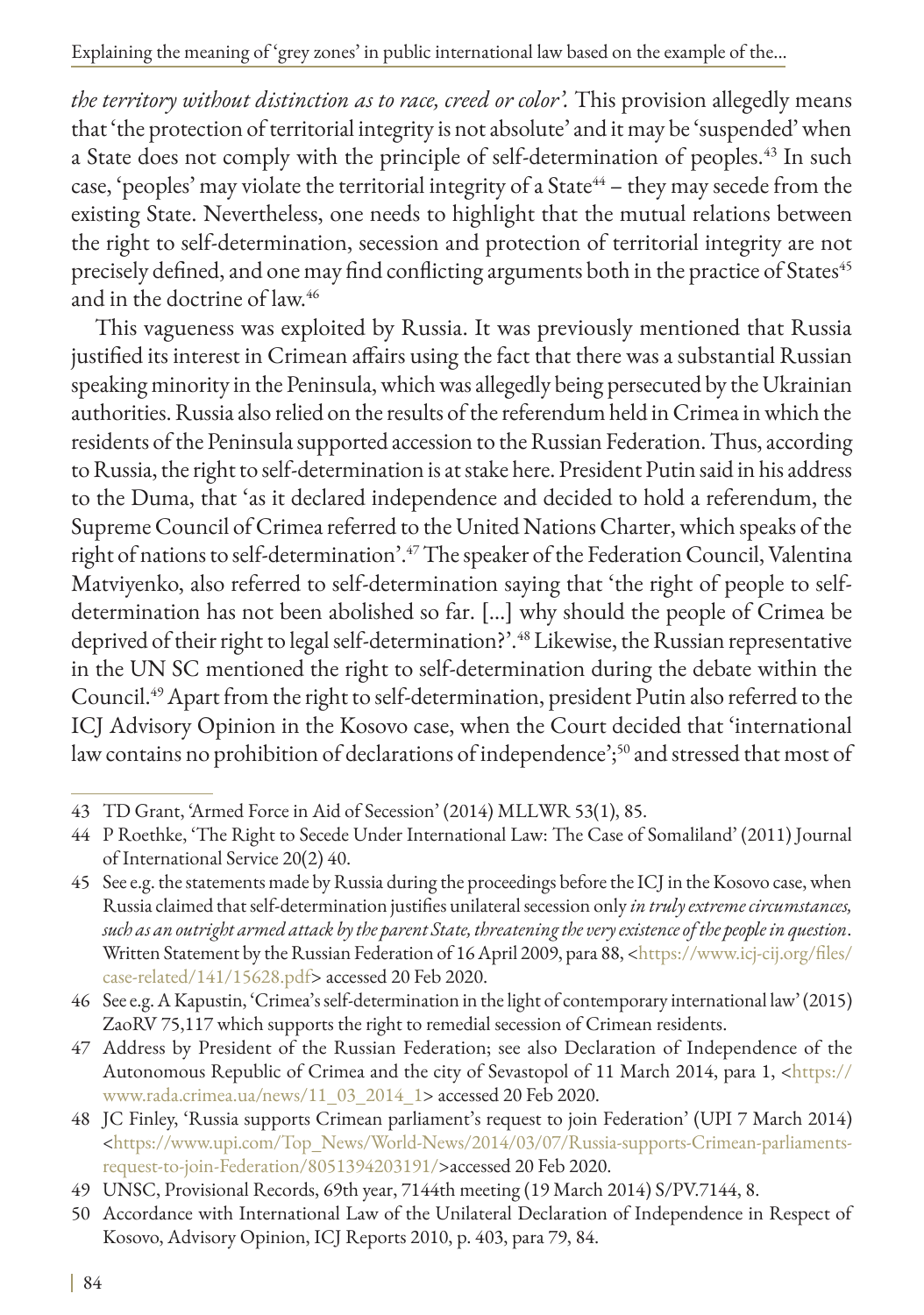the Western States agreed with this ruling.<sup>51</sup> Since, according to Russian authorities, the situation in Crimea was similar to that of Kosovo, the international community should also recognise the declaration of independence and the annexation of Crimea as legal.

Several points of the Russian position regarding the right of self-determination of Crimean residents raise considerable doubts: whether the Russian-speaking minority was truly being persecuted by Ukrainian authorities; the problem of whether the population of Crimea 'met the formal criteria of being a self-determination unit';<sup>52</sup> whether unilateral secession is allowed under contemporary international law, outside the context of decolonization; and what is the implication of the ICJ Advisory Opinion in the Kosovo case for the Crimea situation.<sup>53</sup> Given that varied (if not conflicting) legal argumentation may be presented with regard to these issues, one may conclude that the interpretation of the right to self-determination and its implementation are another examples of Russia exploiting the grey zones in international law.

### **5. Passportisation**

Immediately following the annexation of Crimea, pro-Russian protests started also in three eastern Ukrainian cities – Kharkov, Luhansk and Donetsk.54 The protests were reportedly supported by Russia, which provided uniforms and weapons for the separatist forces;<sup>55</sup> as was mentioned before, Russia never admitted the scale of support given to the protesters in Eastern Ukraine. On 11 May 2014 the separatists organised referenda on self-rule, in which a majority of voters supported the independence of these regions from Ukraine.<sup>56</sup> As a result, on the next day the leaders of the separatists declared the creation of Donetsk People's Republic and Luhansk People's Republic.<sup>57</sup>

Both 'republics' received recognition only from each other and from another disputed entity, South Ossetia. Russia did not recognise the 'republics', but following the self-rule

<sup>51</sup> Address by President of the Russian Federation.

<sup>52</sup> CJ Borgen, 'Law, Rhetoric, Strategy: Russia and Self-Determination Before and After Crimea' (2015) ILS 91, 242; E Leonaitė, D Žalimas, 'The Annexation of Crimea and Attempts to Justify it in the Context of International Law' (2016) Lith Annu Strateg Rev 14, 23–24.

<sup>53</sup> See SF van den Driest, 'Crimea's Separation from Ukraine: An Analysis of the Right to Self-Determination and (Remedial) Secession in International Law', (2015) NILR 62, 348–349, 358–359.

<sup>54</sup> R Balmforth, N Zinets, 'Protests in Eastern Ukraine Aimed at Bringing in Russian Troops, Warns PM' (Reuters 7 April 2014) <[https://www.reuters.com/article/us-ukraine-crisis-storm/protests-in-eastern](https://www.reuters.com/article/us-ukraine-crisis-storm/protests-in-eastern-ukraine-aimed-at-bringin)[ukraine-aimed-at-bringing-in-russian-troops-warnspm-idUSBREA350B420140407](https://www.reuters.com/article/us-ukraine-crisis-storm/protests-in-eastern-ukraine-aimed-at-bringin)> accessed 20 Feb 2020.

<sup>55</sup> 'Armed Pro-Russian Protesters Seize City in Eastern Ukraine' (The Guardian 13 April 2014) <[https://](https://www.theguardian.com/world/2014/apr/12/pro-russian-protesters-wind-up-tension-in-eastern-ukra) [www.theguardian.com/world/2014/apr/12/pro-russian-protesters-wind-up-tension-in-eastern](https://www.theguardian.com/world/2014/apr/12/pro-russian-protesters-wind-up-tension-in-eastern-ukra)[ukraine>](https://www.theguardian.com/world/2014/apr/12/pro-russian-protesters-wind-up-tension-in-eastern-ukra) accessed 20 Feb 2020.

<sup>56</sup> 'Ukraine separatists declare independence' (Al Jazeera 12 May 2014) <[https://www.aljazeera.com/news/](https://www.aljazeera.com/news/europe/2014/05/ukraineseparatists-declare-independence-20145121937561) [europe/2014/05/ukraineseparatists-declare-independence-201451219375613219.html>](https://www.aljazeera.com/news/europe/2014/05/ukraineseparatists-declare-independence-20145121937561) accessed 20 Feb 2020.

<sup>57</sup> N Feeney, 'Pro-Russia Insurgents Declare Independence in Eastern Ukraine' (Time 12 May 2014) <[https://time.com/96102/ukraine-donetsk-independence-russia/>](https://time.com/96102/ukraine-donetsk-independence-russia/) accessed 20 Feb 2020.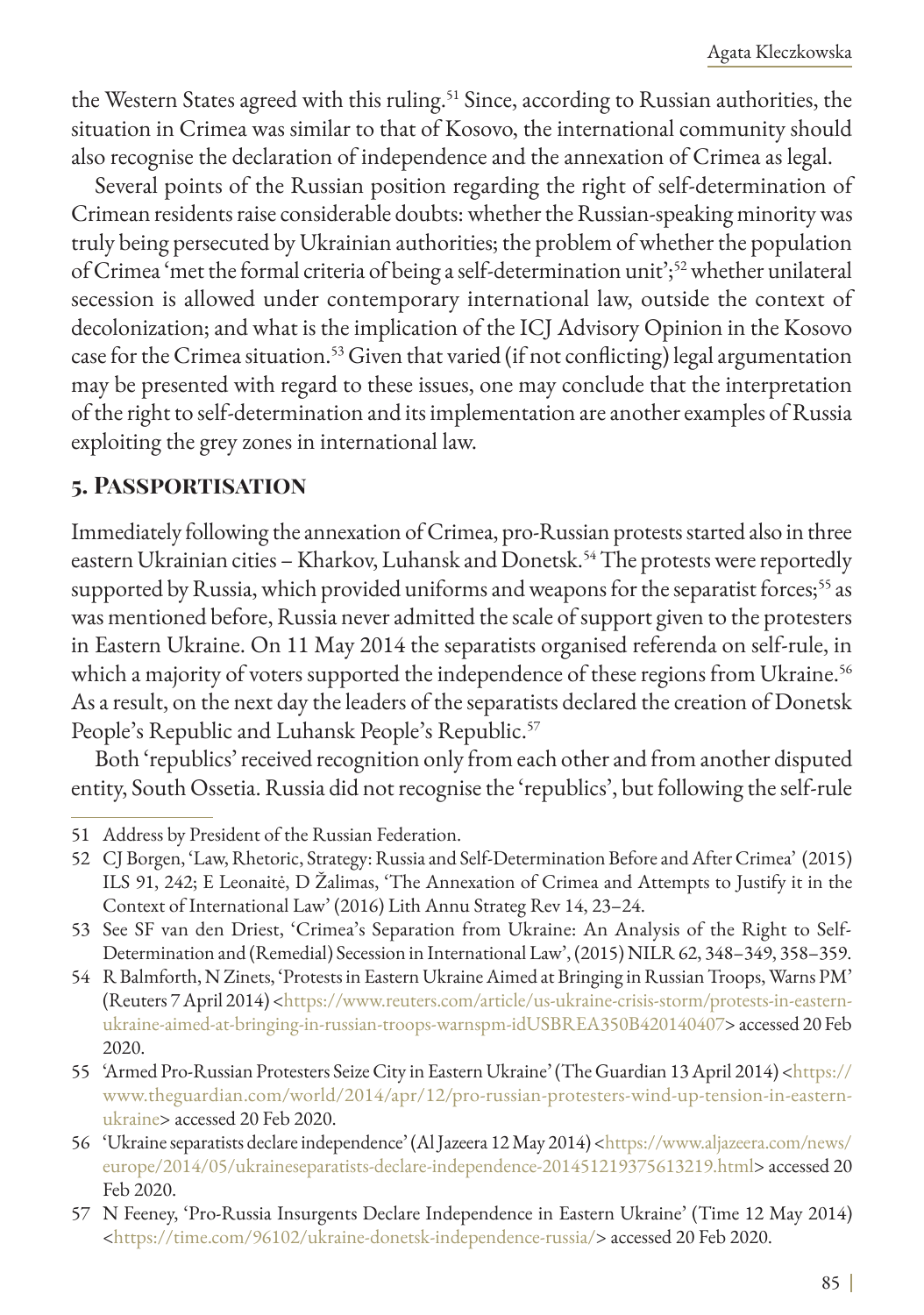referenda, the Russian minister of foreign affairs, Sergei Lavrov, said that his State will 'respect the will' of the people of Ukraine.<sup>58</sup> Moreover, although both 'republics' also immediately requested that Moscow consider annexing the regions,<sup>59</sup> officially president Putin asked the separatists to delay holding a referendum, while after the proclamation of independence he insisted that Russia did not want to annex the 'republics'.<sup>60</sup>

Nevertheless, Russia started to support the new 'republics' – since 2014, Russia has continued to send convoys with humanitarian aid to Donbass, which raises considerable concerns that Russia may be using the label of 'humanitarian convoys' to provide military support to the 'republics'.<sup>61</sup> Even more attention was attracted by president Putin's decision in February 2017 to sign the Executive Order On Recognition in the Russian Federation of Documents and Vehicle Registration Plates Issued to Ukrainian Citizens and Stateless Persons Permanently Residing in Certain Districts of Ukraine's Donetsk and Lugansk Regions,<sup>62</sup> which in fact allows people living in those two self-proclaimed republics to travel, work and study in Russia. Kiev authorities called it 'another proof of Russian occupation as well as Russian violation of international law'.63

The biggest objection though was raised by the Executive Order identifying groups of persons entitled to a fast-track procedure when applying for Russian citizenship on humanitarian grounds, signed by president Putin on 24 April 2019.<sup>64</sup> Based on the Order, Donbass residents may obtain Russian passports (or, to put it differently, Russian nationality) within the fast-track procedure without taking residency in Russia. The Order was condemned not only by Ukraine, but also by the European Union and the USA as another attack against Ukrainian sovereignty.65 On the other hand, Moscow claimed that

<sup>58</sup> 'Lavrov: Russia «respects results of referendum»' (BBC News 12 May 2014) <[https://www.bbc.com/](https://www.bbc.com/news/av/world-europe-27370038/lavrov-russia-respects-results-of-referendum) [news/av/world-europe-27370038/lavrov-russia-respects-results-of-referendum>](https://www.bbc.com/news/av/world-europe-27370038/lavrov-russia-respects-results-of-referendum)accessed 20 Feb 2020.

<sup>59</sup> A Marquardt, MS James, 'Ukrainian Separatists Ask to Join Russia' (ABC News 12 May 2014) [<https://](https://abcnews.go.com/International/ukrainian-separatists-join-russia/story?id=23679656) [abcnews.go.com/International/ukrainian-separatists-join-russia/story?id=23679656>](https://abcnews.go.com/International/ukrainian-separatists-join-russia/story?id=23679656) accessed 20 Feb 2020.

<sup>60</sup> SS Nelson, 'Many in Eastern Ukraine Want To Join Russia' (NPR 24 June 2017) <[https://www.npr.](https://www.npr.org/2017/06/24/534207470/many-in-eastern-ukraine-want-to-join-russia) [org/2017/06/24/534207470/many-in-eastern-ukraine-want-to-join-russia](https://www.npr.org/2017/06/24/534207470/many-in-eastern-ukraine-want-to-join-russia)> accessed 20 Feb 2020..

<sup>61</sup> A Luhn, 'Russia to Send Humanitarian Convoy into Ukraine in Spite of Warnings' (The Guardian 11 August 2014) [<https://www.theguardian.com/world/2014/aug/11/russia-humanitarian-convoy](https://www.theguardian.com/world/2014/aug/11/russia-humanitarian-convoy-ukraine)[ukraine>](https://www.theguardian.com/world/2014/aug/11/russia-humanitarian-convoy-ukraine) accessed 20 Feb 2020.

<sup>62</sup> 'Executive Order on Recognising Documents Issued to Ukrainian Citizens and Stateless Persons Living in Certain Districts of Ukraine's Donetsk and Lugansk Regions' (Kremlin 18 Feb 2017) [<http://](http://en.kremlin.ru/events/president/news/53895) [en.kremlin.ru/events/president/news/53895](http://en.kremlin.ru/events/president/news/53895)> accessed 20 Feb 2020.

<sup>63</sup> 'Putin Orders Russia to Recognize Documents Issued in Rebel-Held East Ukraine' (Reuters 18 Feb 2017) <[https://www.reuters.com/article/us-ukraine-crisis-russia-documents/putin-orders-russia-to](https://www.reuters.com/article/us-ukraine-crisis-russia-documents/putin-orders-russia-to-recognize-)[recognize-documents-issued-in-rebel-held-east-ukraineidUSKBN15X0KR](https://www.reuters.com/article/us-ukraine-crisis-russia-documents/putin-orders-russia-to-recognize-)> accessed 20 Feb 2020.

<sup>64</sup> 'Executive Order Identifying Groups of Persons Entitled to a Fast-Track Procedure when Applying for Russian Citizenship on Humanitarian Grounds' (Kremlin 24 April 2019) [<http://en.kremlin.ru/](http://en.kremlin.ru/acts/news/60358) [acts/news/60358>](http://en.kremlin.ru/acts/news/60358) accessed 20 Feb 2020.

<sup>65</sup> N MacFarquhar, 'Outrage Grows as Russia Grants Passports in Ukraine's Breakaway Regions' [The New York Times 25 April 2019] <[https://www.nytimes.com/2019/04/25/world/europe/russia](https://www.nytimes.com/2019/04/25/world/europe/russia-citizenship-ukraine.html)[citizenship-ukraine.html>](https://www.nytimes.com/2019/04/25/world/europe/russia-citizenship-ukraine.html) accessed 20 Feb 2020.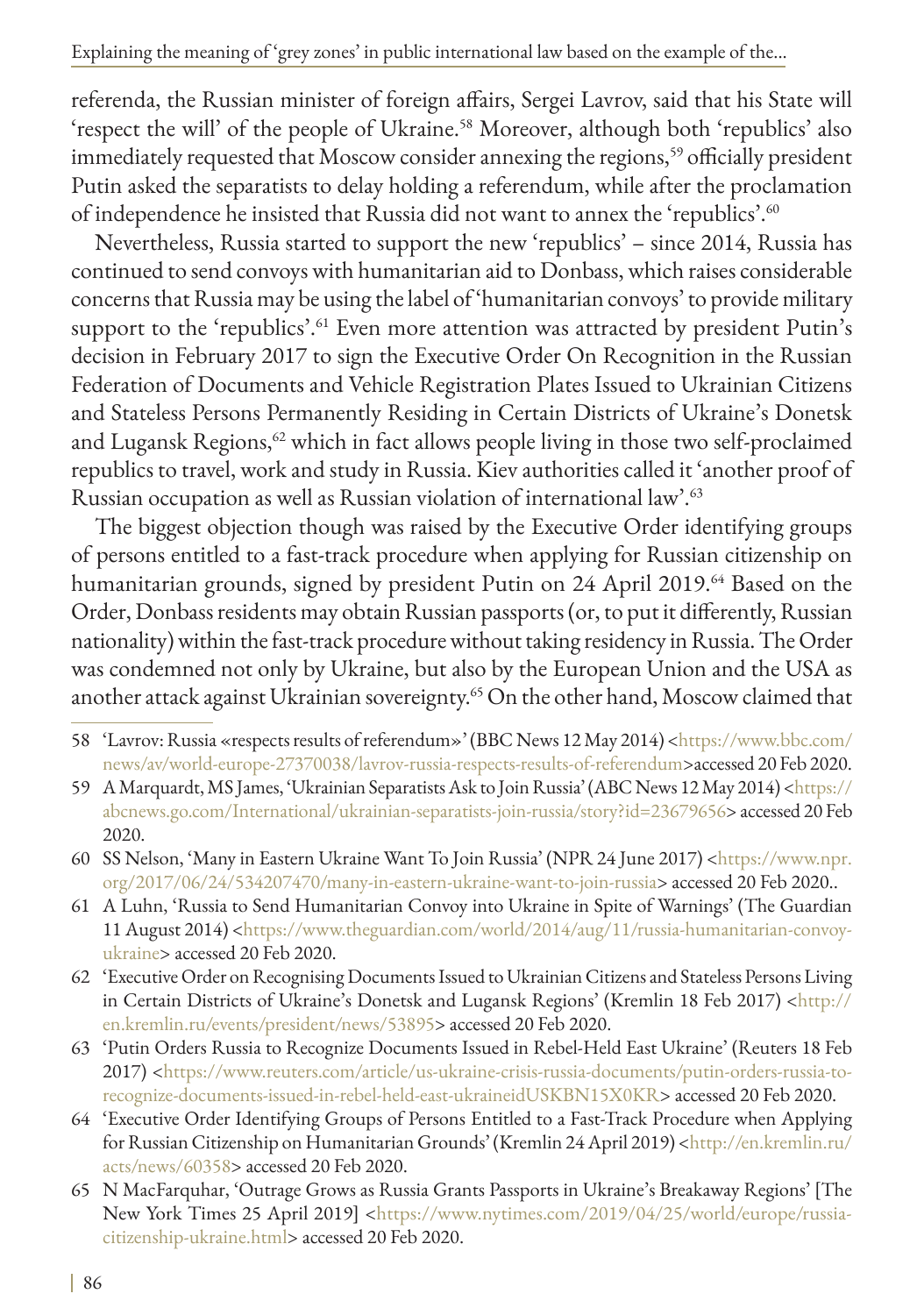the decision to create such procedures was made *with a view to protecting human and citizens rights and freedoms, and guided by the universally recognised principles and norms of international law*. During the UN SC meeting, the representative of Russia claimed that the Order concerned the 4 million citizens 'outlawed' by Ukraine, 'whose existence has been obstinately ignored by the Western parts of the international community'.<sup>66</sup> Responding to the international critique, he said that the Order does not violate international law since it does not require anyone to renounce their Ukrainian citizenship in order to obtain a Russian one, $67$  so it does not violate any provision of the so-called Minsk agreements.<sup>68</sup>

The measures employed by Russia under the 2019 Order are called 'passportisation' which refers to 'large-scale conferral of nationality by one state to citizens of another state that reside outside the borders of the conferring state'.69 Passportisation is not *per se* illegal,<sup>70</sup> so a case-by-case assessment is always necessary. To this end, one needs to take into account several factors: every State may freely determine their rules for granting citizenship, while international law imposes only a few limits on this entitlement, including that there must be a genuine connection between a national and their State of nationality;<sup>71</sup> there is a prohibition of forced naturalisation under international law; extraterritorial naturalisation may constitute, under some circumstances, interference into the internal affairs of a State and thus violate the principle of non-intervention, especially if a State does not allow for dual citizenship.<sup>72</sup> When it comes to the latter, passportisation may affect the interest of an existing State of nationality in a broader sense: since population is one of the elements of statehood, losing citizens may ultimately lead to the failure of statehood. Moreover, passportisation undermines the personal jurisdiction of a State, which is one of the emanations of a State's sovereignty.<sup>73</sup> One also has to bear in mind

- 66 UNGA, Provisional Records, 74th year, 8516th meeting (25 April 2019) S/PV.8516, 15.
- 67 Article 4 of the Ukrainian Constitution states that *there is single citizenship in Ukraine* (see Constitution of Ukrainian adopted at the 5th session of the Verkhovna Rada of Ukraine on 28 June 1996 [<https://](https://rm.coe.int/constitutionof-ukraine/168071f58b) [rm.coe.int/constitutionof-ukraine/168071f58b](https://rm.coe.int/constitutionof-ukraine/168071f58b)> accessed 20 Feb 2020). Thus, Ukrainians who acquire Russian citizenship will not be allowed to retain their Ukrainian citizenship at the same time.
- 68 UNGA, Provisional Records, 74th year, 8516th meeting (25 April 2019) S/PV.8516, 15; 'Minsk Agreements' refers to Protocol on the outcome of consultations of the Trilateral Contact Group on joint steps aimed at the implementation of the Peace Plan of the President of Ukraine, P. Poroshenko, and the initiatives of the President of the Russian Federation, V. Putin, altogether with the Memorandum on the implementation of the provisions of the Protocol, Letter dated 24 February 2015 from the Permanent Representative of Ukraine to the United Nations addressed to the President of the Security Council. Anex I S/2015/135 [<https://undocs.org/S/2015/135](https://undocs.org/S/2015/135)> accessed 20 Feb 2020.
- 69 M Cuvelier, *Passportization in International Law: Theory and Practice of Large Scale Extraterritorial Confferals of Nationality* (MA thesis, Universiteit Gent 2017/2018) 7 [<https://lib.ugent.be/fulltxt/](https://lib.ugent.be/fulltxt/RUG01/002/479/381/RUG01-002479381_2018_0001_AC.pdf) [RUG01/002/479/381/RUG01-002479381\\_2018\\_0001\\_AC.pdf>](https://lib.ugent.be/fulltxt/RUG01/002/479/381/RUG01-002479381_2018_0001_AC.pdf) accessed 20 Feb 2020.
- 70 A Peters, 'Passportisation: Risks for International Law and Stability Part I' (EJIL: Talk! 9 May 2019) <[https://www.ejiltalk.org/passportisation-risks-for-international-law-and-stability-part-one/>](https://www.ejiltalk.org/passportisation-risks-for-international-law-and-stability-part-one/) accessed 20 Feb 2020.
- 71 Nottebohm Case (second phase), Judgement of April 6th, 1955, ICJ Reports 1955, p. 4, p. 23.
- 72 M Cuvelier 63–69.
- 73 A Peters 'Passportisation: Risks for International Law and Stability Part I'.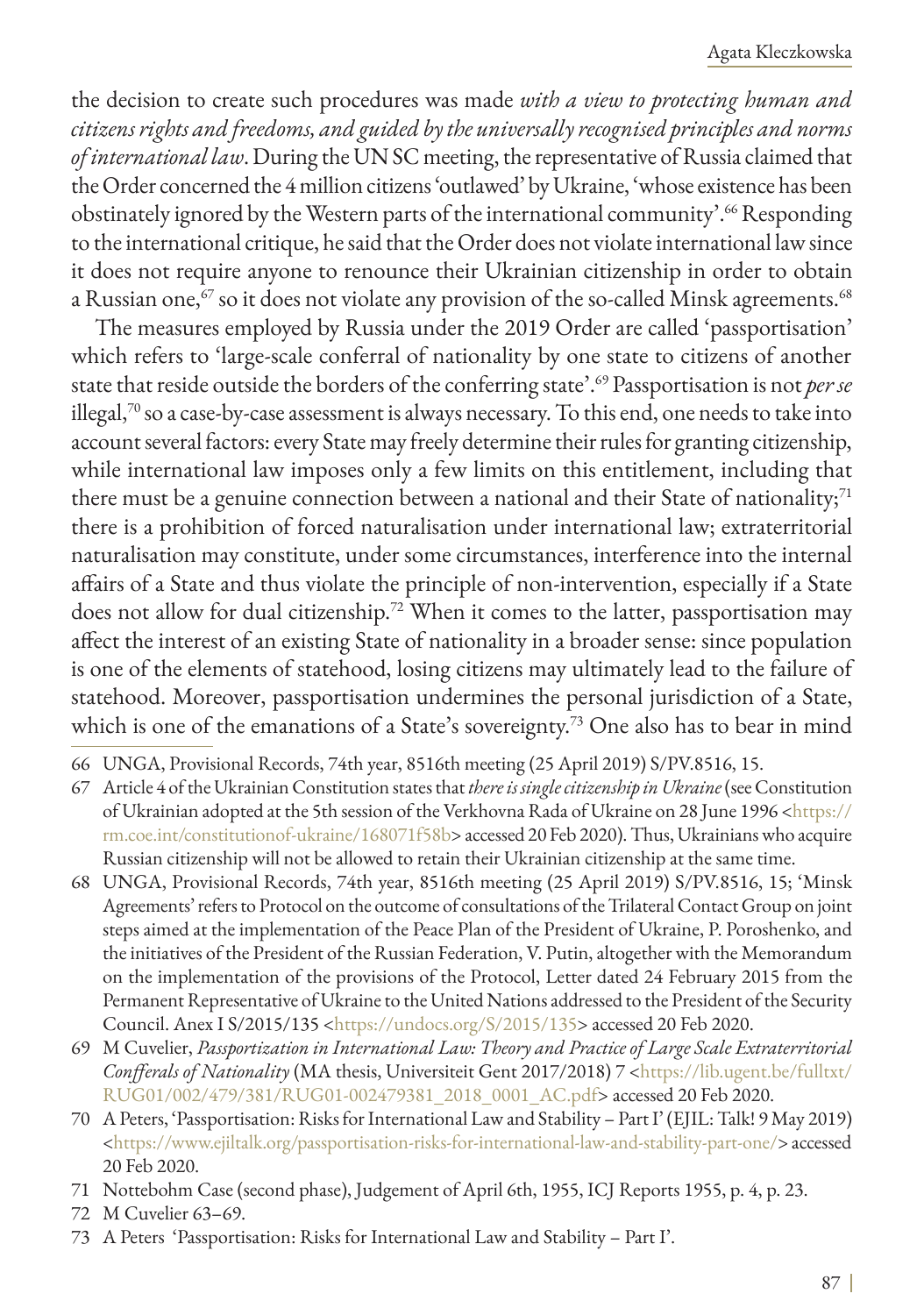that extraterritorial naturalisation on a mass scale may 'produce' a national minority of a foreign State, which will subsequently invoke the protection of this minority as a reason for interference into the internal affairs of a State where this minority resides, including armed intervention to rescue nationals abroad.

Summing up, the passportisation carried out by Russia in Ukraine is another example of Russia exploiting the 'grey zones' of international law – while passportisation is not in principle illegal, and Russia invoked humanitarian reasons for the 2019 Order, it may turn out to be just a smokescreen for further interference by Russia into the internal affairs of Ukraine. From this perspective, the passportisation carried out by Russia in Donbass may be labelled as a violation of international law.74

# **Conclusions**

This paper has discussed four types of activities undertaken by Russia with regard to the conflict in Ukraine from the perspective of public international law: involvement in the conflict; the legal classification of Russian actions; the right to self-determination, as it is invoked by Russia; and the passportisation carried out in Donbass. Although Russia attempted to conceal the real character and scope of actions undertaken in Ukraine, as well as defined certain international legal norms in a very discretionary way, careful analysis of data and multilayer examination of legal rules allows for the labelling of all these actions as illegal. Thus, despite Russia's attempt to blur the legal assessment of its actions, international law provides tools to assess Russia's conduct, what constitutes a proof of the resilience of international law, which has to also be applicable in situations involving new threats and challenges.

# **References**

# **LITERATURE**

Bílková V, 'The Use of Force by the Russian Federation in Crimea' (2015) ZaoRV 75.

- Borgen CJ, 'Law, Rhetoric, Strategy: Russia and Self-Determination Before and After Crimea' (2015) ILS 91.
- Carment D, Nikolko M, Belo D, 'Gray Zone Mediation in the Ukraine Crisis: Comparing Crimea and Donbas' in J Wilkenfeld, K Beardsley, D Quinn (eds), *Research Handbook on Mediating International Crises* (Edward Elgar Publishing 2019).
- Curtis W, 'Maneuvering in the Gray Zone: The Gap Between Traditional Peacekeeping and War Fighting, Peacemaking, Peace-Enforcement, and Post-Conflict Peace-Building' in FL Mokhtari (ed), *Peacemaking, Peacekeeping, and Coalition Warfare: The Future Role of the United Nations* (National Defense University 2014).

<sup>74</sup> A Peters, 'Passportisation: Risks for International Law and Stability – Part II' (EJIL: Talk! 10 May 2019) [<https://www.ejiltalk.org/passportisation-risks-for-international-law-and-stability-part-two/](https://www.ejiltalk.org/passportisation-risks-for-international-law-and-stability-part-two/)> accessed 20 Feb 2020.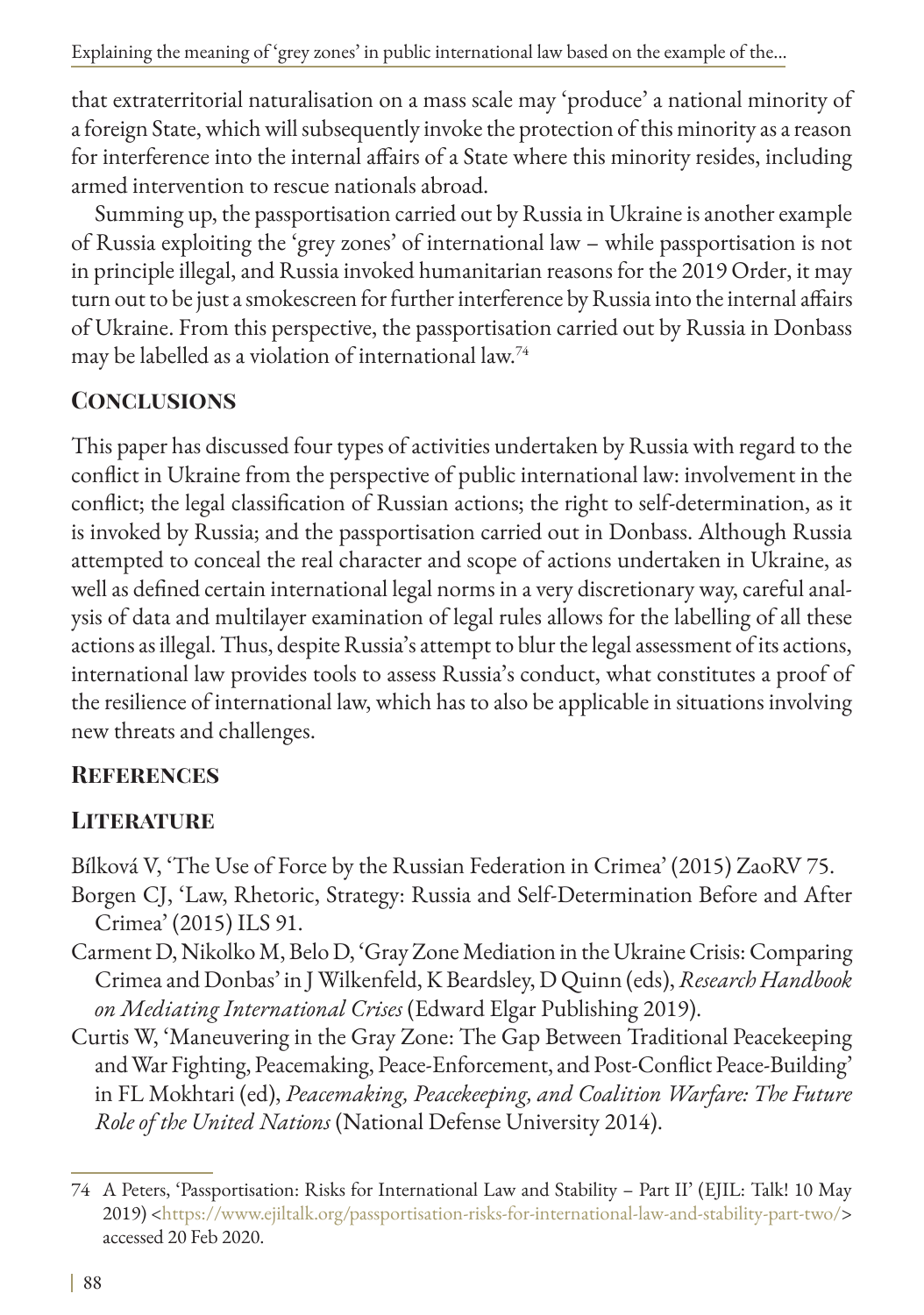- Cuvelier M, *Passportization in International Law: Theory and Practice of Large Scale Extraterritorial Confferals of Nationality* (MA thesis, Universiteit Gent 2017/2018) <https://lib.ugent.be/fulltxt/RUG01/002/479/381/RUG01-0024 79381 2018 0001 AC.pdf> accessed 20 Feb 2020.
- Dörr O, 'Use of Force, Prohibition of' (Max Planck Encyclopedia of Public International Law Sept 2015) <http://opil.ouplaw.com> accessed 20 Feb 2020.
- Drache D, Jacobs LA, *Grey Zones in International Economic Law and Global Governance* (UBC Press 2018).
- Driest van den SF, 'Crimea's Separation from Ukraine: An Analysis of the Right to Self Determination and (Remedial) Secession in International Law', (2015) NILR 62.
- Grant TD, 'Armed Force in Aid of Secession' (2014) MLLWR 53(1).
- Gray C, International Law and the Use of Force (OUP 2018).
- Green JA, 'The Annexation of Crimea: Russia, Passportisation and the Protection of Nationals Revisited' (2014) JUFIL 1(1).
- Hassler S, Quénivet N, 'Conferral of Nationality of the Kin State Mission Creep?' in S Sayapin, E Tsybulenko (eds), *The Use of Force Against Ukraine and International Law: Jus Ad Bellum, Jus In Bello, Jus Post Bellum* (Springer 2018).
- Henderson C, The Use of Force and International Law (CUP 2018).
- Kapustin A, , Crimea's self-determination in the light of contemporary international law' (2015) ZaoRV 75.
- Kraska J, 'The Kerch Strait Incident: Law of the Sea or Law of Naval Warfare?' (EJIL: Talk! 3 Dec 2018) <https://www.ejiltalk.org/the-kerch-strait-incident-law-of-the-seaor-lawof-naval-warfare/> accessed 20 Feb 2020.
- Lattimer M, Sands P (eds), *The Grey Zone: Civilian Protection Between Human Rights and the Laws of War* (Hart 2018).
- Leonaitė E, Žalimas D, 'The Annexation of Crimea and Attempts to Justify it in the Context of International Law' (2016) Lith Annu Strateg Rev 14.
- Matisek JW, 'Shades of Gray Deterrence: Issues of Fighting in the Gray Zone' (2017) JSS 10(3).
- Pettyjohn SL, Wasser B, *Competing in the Gray Zone: Russian Tactics and Western Responses* (RAND Corporation 2019) <https://www.rand.org/content/dam/rand/pubs/ research\_reports/RR2700/RR2791/RAND\_RR2791.pdf> accessed 20 Feb 2020
- Randelzhofer A, Dörr O, 'Article 2(4)' in B Simma, D-E Khan, G Nolte, A Paulus (eds), *The Charter of the United Nations: A Commentary* (OUP 2012).
- Roethke P, 'The Right to Secede Under International Law: The Case of Somaliland' (2011) Journal of International Service 20(2).
- Ryan K, 'Rights, Intervention, and Self-Determination' (1991) Denv J Int'l L & Pol'y  $20(1)$ .
- Sari A, *Legal Resilience in an Era of Grey Zone Conflicts and Hybrid Threats* (Exeter Centre for International Law 2019) 1, 13 <https://dx.doi.org/10.2139/ssrn.3315682>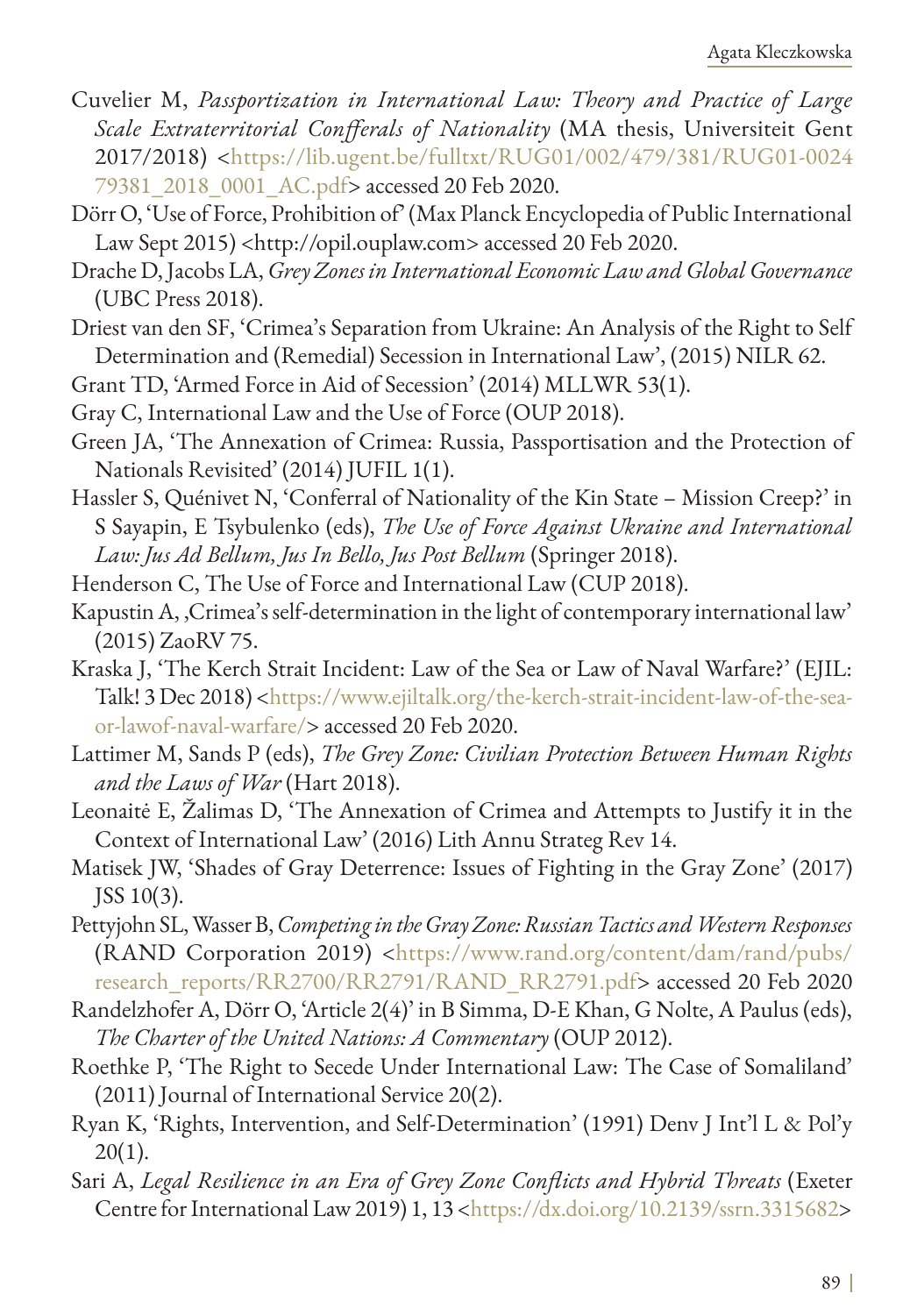- Schmitt MN, 'Virtual Disenfranchisement: Cyber Election Meddling in the Grey Zones of International Law' (2018) CJIL 19(1), 30–67.
- Tancredi A, 'The Russian Annexation of the Crimea: Questions Relating to the Use of Force', Questions of International Law: Zoom Out 1.
- Weller M, *Escaping the Self-Determination Trap* (Martinus Nijhoff Publishers 2008).

# **Online sources**

- Address by President of the Russian Federation, 18 March 2014, <http://en.kremlin.ru/ events/president/news/20603> accessed 20 Feb 2020.
- 'Agreement on the Accession of the Republic of Crimea to the Russian Federation Signed' (Kremlin.ru 18 March 2014) <http://en.kremlin.ru/events/president/news/20604> accessed 20 Feb 2020.
- 'Application of the International Convention for the Suppression of the Financing of Terrorism and of the International Convention on the Elimination of All Forms of Racial Discrimination (*Ukraine v Russian Federation*)' (ICJ 2017-2019) <https://www. icj-cij.org/en/case/166> accessed 20 Feb 2020.
- 'Armed Pro-Russian Protesters Seize City in Eastern Ukraine' (The Guardian 13 April 2014) [<https://www.theguardian.com/world/2014/apr/12/pro-russian-protesters](https://www.theguardian.com/world/2014/apr/12/pro-russian-protesters-wind-up-tension-in-eastern-ukraine)[wind-up-tension-in-eastern-ukraine>](https://www.theguardian.com/world/2014/apr/12/pro-russian-protesters-wind-up-tension-in-eastern-ukraine) accessed 20 Feb 2020.
- Balmforth R, Zinets N, 'Protests in Eastern Ukraine Aimed at Bringing in Russian Troops, Warns PM' (Reuters 7 April 2014) <https://www.reuters.com/article/ us-ukraine-crisis-storm/protests-in-easternukraine-aimed-at-bringing-in-russiantroops-warnspm-idUSBREA350B420140407> accessed 20 Feb 2020.
- Buckley N, Olearchyk R, Jack A, Hille K, 'Ukraine's 'Little Green Men' Carefully Mask Their Identity' (Financial Times 16 April 2014) <https://www.ft.com/ content/05e1d8ca-c57a-11e3-a7d4-00144feabdc0> accessed 20 Feb 2020.
- 'Crimea Referendum: Voters «Back Russia Union»' (BBC News 16 March 2014) <https://www.bbc.com/news/worldeurope‐26606097> accessed 20 Feb 2020.
- 'Direct Line with Vladimir Putin' (Kremlin 17 April 2014) <http://en.kremlin.ru/events/ president/news/20796> accessed 20 Feb 2020.
- Feeney N, 'Pro-Russia Insurgents Declare Independence in Eastern Ukraine' (Time 12 May 2014) <https://time.com/96102/ukraine-donetsk-independence-russia/> accessed 20 Feb 2020.
- Finley JC, 'Russia supports Crimean parliament's request to join Federation' (UPI 7 March 2014) [<https://www.upi.com/Top\\_News/World-News/2014/03/07/Russia-](https://www.upi.com/Top_News/World-News/2014/03/07/Russia-supports-Crimean-parliamentsrequest-to-join-Federation/8051394203191/) [-supports-Crimean-parliamentsrequest-to-join-Federation/8051394203191/>](https://www.upi.com/Top_News/World-News/2014/03/07/Russia-supports-Crimean-parliamentsrequest-to-join-Federation/8051394203191/) accessed 20 Feb 2020.
- 'International armed conflict in Ukraine' (RULAC Geneva Academy 2017) <http:// www.rulac.org/browse/conflicts/international-armed-conflict-in-ukraine> accessed 20 Feb 2020.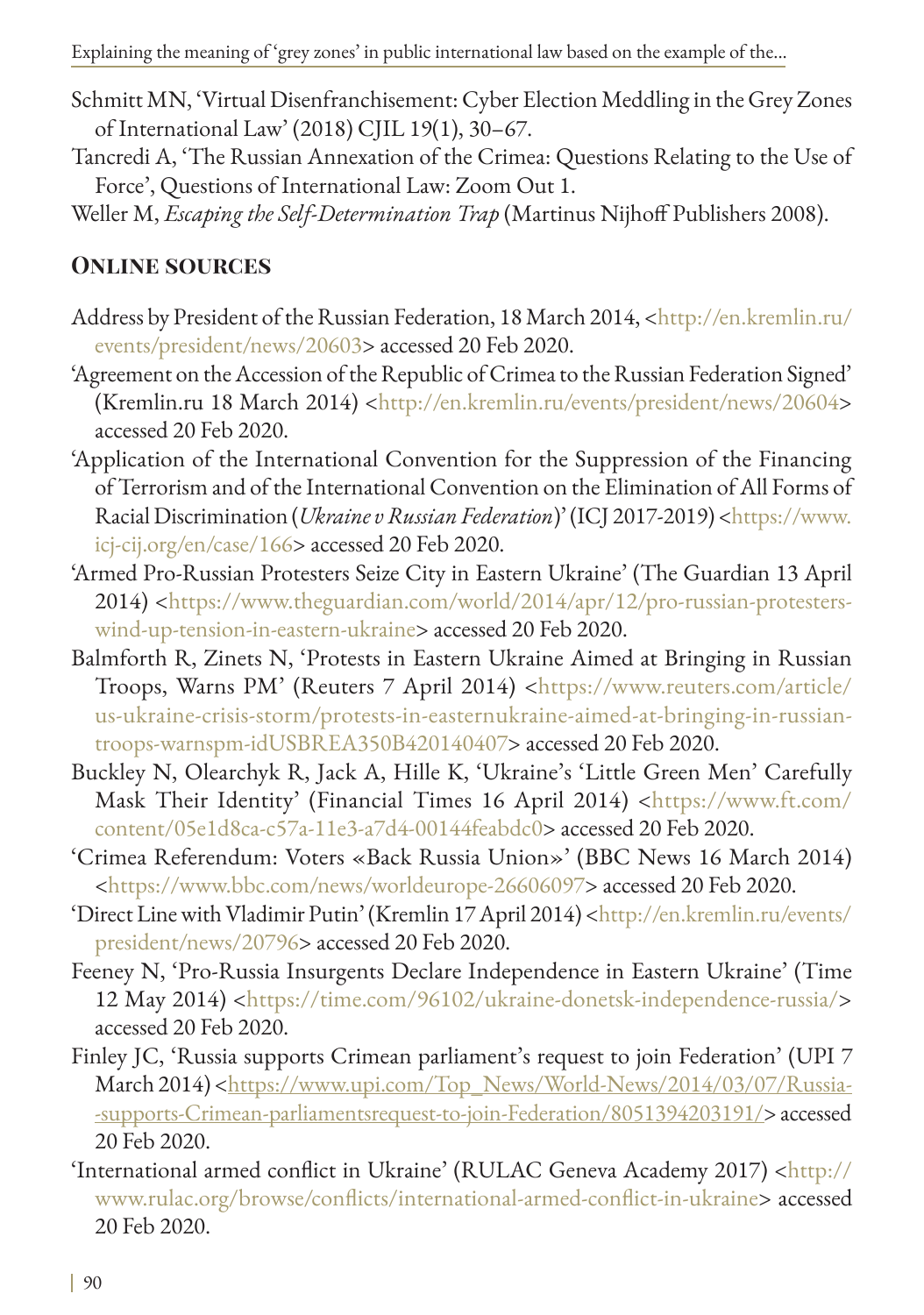- 'Lavrov: Russia «respects results of referendum»' (BBC News 12 May 2014) <https:// www.bbc.com/news/av/world-europe-27370038/lavrov-russia-respects-results-ofreferendum>accessed 20 Feb 2020.
- Luhn A, 'Russia to Send Humanitarian Convoy into Ukraine in Spite of Warnings' (The Guardian 11 August 2014) <https://www.theguardian.com/world/2014/aug/11/ russia-humanitarian-convoyukraine> accessed 20 Feb 2020.
- MacFarquhar N, 'Outrage Grows as Russia Grants Passports in Ukraine's Breakaway Regions' [The New York Times 25 April 2019] <https://www.nytimes.com/2019/04/25/ world/europe/russiacitizenship-ukraine.html> accessed 20 Feb 2020.
- Marquardt A, James MS, 'Ukrainian Separatists Ask to Join Russia' (ABC News 12 May 2014) <https://abcnews.go.com/International/ukrainian-separatists-join-russia/ story?id=23679656> accessed 20 Feb 2020.
- Nelson SS, 'Many in Eastern Ukraine Want To Join Russia' (NPR 24 June 2017) <https:// www.npr.org/2017/06/24/534207470/many-in-eastern-ukraine-want-to-join-russia> accessed 20 Feb 2020.
- 'Peskov otvetil na frazu Poroshenko o «kholodnom mire» s Rossiyey. Podrobneye na RBK' [Песков ответил на фразу Порошенко о «холодном мире» с Россией Подробнее на РБК - Peskov responded to Poroshenko's phrase about the "cold world" with Russia. More on RBC] (RBC 30 Jan 2019) <https://www.rbc.ru/rbcfreenews/5c518ac29a-7947e38183a3d9?from=newsfeed> accessed 20 Feb 2020.
- Peters A, 'Passportisation: Risks for International Law and Stability Part I' (EJIL: Talk! 9 May 2019) <https://www.ejiltalk.org/passportisation-risks-for-international-law-and-stability-part-one/> accessed 20 Feb 2020.
- Peters A, 'Passportisation: Risks for International Law and Stability Part II' (EJIL: Talk! 10 May 2019) <https://www.ejiltalk.org/passportisation-risks-for-international-law- -and-stability-part-two/> accessed 20 Feb 2020.
- 'Preliminary examination' (ICC 2014-2019) <https://www.icc-cpi.int/Ukraine> accessed 20 Feb 2020.
- 'Putin Orders Russia to Recognize Documents Issued in Rebel-Held East Ukraine' (Reuters 18 Feb 2017) <https://www.reuters.com/article/us-ukraine-crisis-russia-documents/ putin-orders-russia-to-recognizedocuments-issued-in-rebel-held-east-ukraineidUSKB-N15X0KR> accessed 20 Feb 2020.
- 'Putin Says Those Aren't Russian Forces in Crimea' (NPR 4 March 2014), <https:// www.npr.org/sections/ thetwoway/2014/03/04/285653335/putin-says-those-arent-russian-forces-in-crimea> accessed 20 Feb 2020.
- 'Russia Says No Proof It Sent Troops To Ukraine' (Newsweek 21 Jan 2015) <https:// www.newsweek.com/russia-says-no-proofit-sent-troops-ukraine-300987> accessed 20 Feb 2020
- 'Russia's Grey War in Ukraine Prompts Fatigue' (EU Observer 6 Feb 2019) [<https://](mailto:https://euobserver.com/foreign/144084?subject=) [euobserver.com/foreign/144084](mailto:https://euobserver.com/foreign/144084?subject=)> accessed 20 Feb 2020.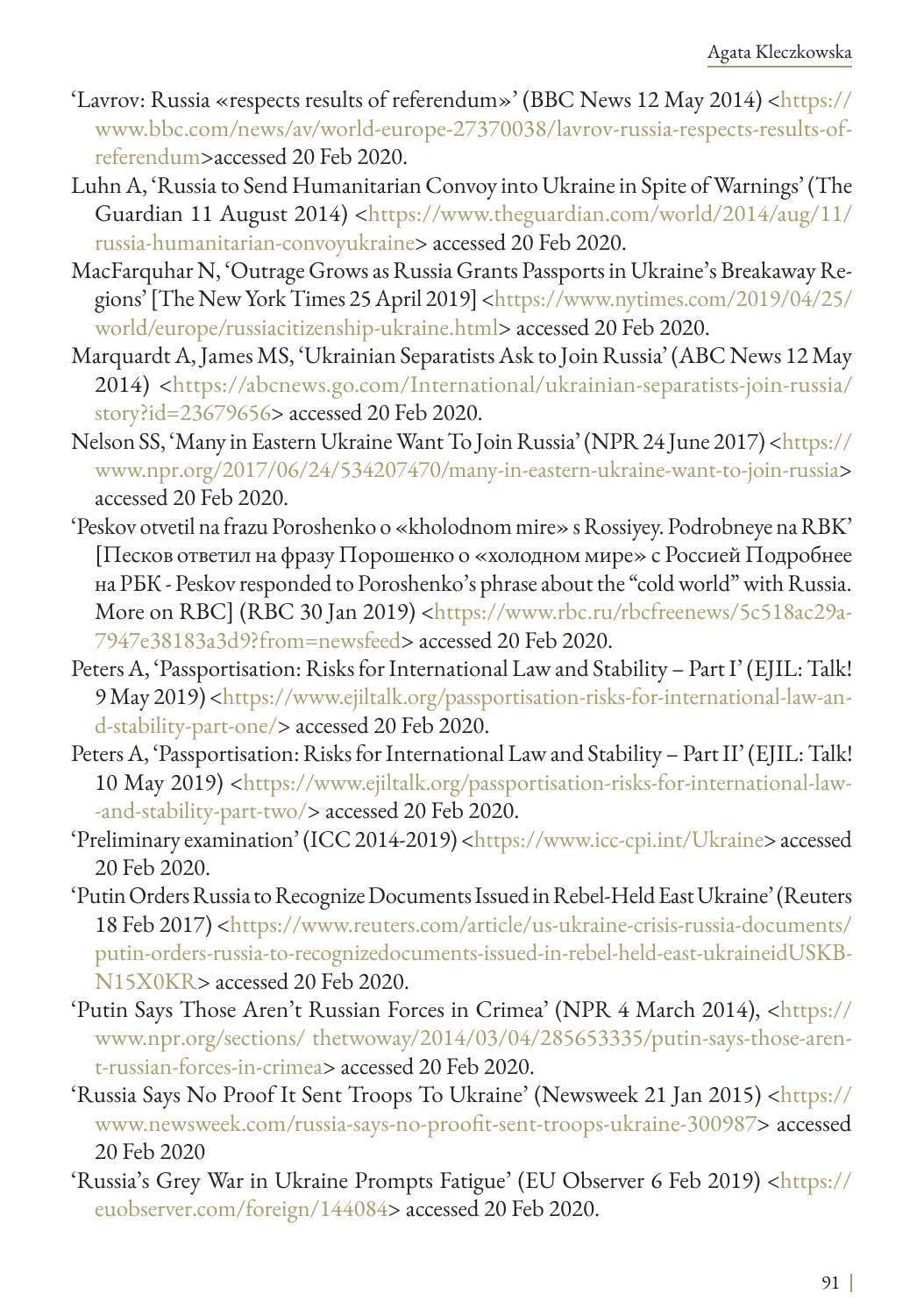- 'Russian Strategic Intentions. A Strategic Multilayer Assessment (SMA) White Paper' (Politico, May 2019) <https://www.politico.com/f/?id=0000016b-a5a1-d241-adff- -fdf908e00001> accessed 22 Feb 2020.
- 'Shades of Grey. Neither War Nor Peace. The Uses of Constructive Ambiguity' (The Economist 25 Jan 2018) [<https://www.economist.com/special-report/2018/01/25/](https://www.economist.com/special-report/2018/01/25/neither-war-nor-peace) [neither-war-nor-peace>](https://www.economist.com/special-report/2018/01/25/neither-war-nor-peace) accessed 20 Feb 2020.
- Shevchenko V, '«Little Green Men» or «Russian Invaders»?' (BBC News 11 March 2014) <https://www.bbc.com/news/worldeurope-26532154> accessed 20 Feb 2020.
- 'Thousands Protest in Ukraine Against a Troop Pullback' (France24 14 Oct 2019) <https://www.france24.com/en/20191014-thousands-protest-in-ukraine-against-a- -troop-pullback> accessed 20 Feb 2020.
- 'U.S. Condemns Russian Intervention in Ukraine' (Radio Free Europe 1 March 2014) <https://www.rferl.org/a/ukrainewest-concern-russian-troops/25281903.html> accessed 20 Feb 2020.
- 'Ukraine separatists declare independence' (Al Jazeera 12 May 2014) <https://www. aljazeera.com/news/europe/2014/05/ukraineseparatists-declare-independence-201451219375613219.html> accessed 20 Feb 2020.
- UNSOCOM, 'White paper: Grey Zone' (9 Sep 2015) 1, <https://info.publicintelligence. net/USSOCOM-GrayZones.pdf> accessed 22 Feb 2020.
- Walker S, 'Putin Admits Russian Military Presence in Ukraine for First Time' (The Guardian 17 Dec 2015) <https://www.theguardian.com/world/2015/dec/17/vladimirputin-admits-russian-militarypresence-ukraine> accessed 20 Feb 2020.
- Written Statement by the Russian Federation of 16 April 2009 <https://www.icj-cij.org/ files/case-related/141/15628.pdf> accessed 20 Feb 2020.

# **List of legislative acts and official documents**

UN, Charter of the United Nations, 24 October 1945, 1 UNTS 16, 1.

- UNGA, Resolution 1514 (XV) Declaration on the Granting of Independence to Colonial Countries and Peoples of 14 December 1960 A/RES/1514.
- UNGA, Resolution 2625 Declaration on principles of International law concerning friendly relations and co-operation among State in accordance with the Charter of the United Nations' of 24 October 1970, A/RES/2625.
- UNGA, Resolution 3314 (XXIX) of 14 December 1974. Definition of Aggression A/RES/3314.
- UNESCO, International Meeting of Experts on Further Study of the Concept of the Rights of Peoples. Final Report and Recommendations (Paris 22 Feb 1990) SHS-89/ CONF.602/7.
- Constitution of Ukrainian adopted at the 5th session of the Verkhovna Rada of Ukraine on 28 June 1996 <https://rm.coe.int/constitutionof-ukraine/168071f58b> accessed 20 Feb 2020.